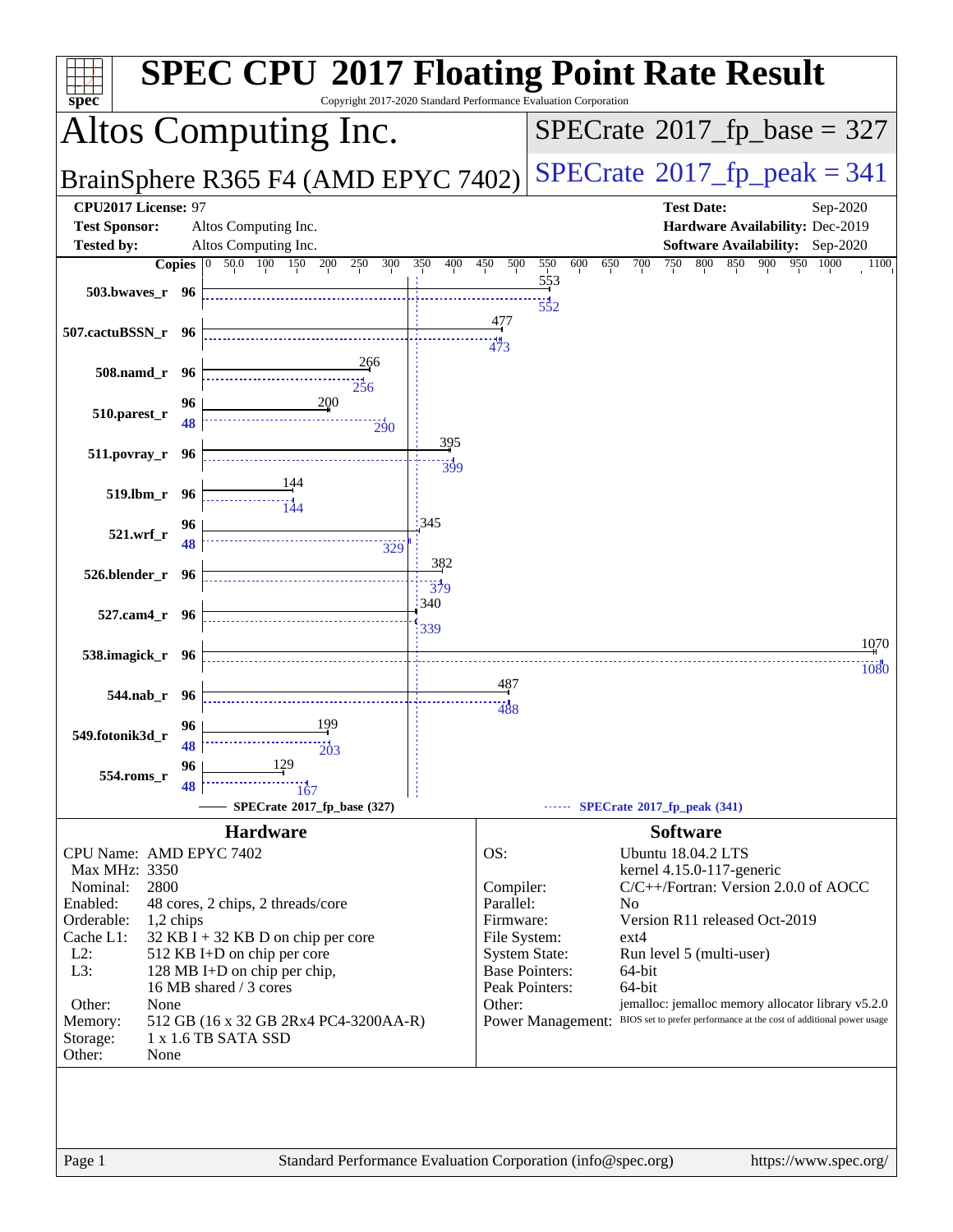| <b>SPEC CPU®2017 Floating Point Rate Result</b><br>TTT T                                     |                                                                     |                      |            |                |            |                                                                                                          |            |               |                |              |                   |              |                                        |              |
|----------------------------------------------------------------------------------------------|---------------------------------------------------------------------|----------------------|------------|----------------|------------|----------------------------------------------------------------------------------------------------------|------------|---------------|----------------|--------------|-------------------|--------------|----------------------------------------|--------------|
| Copyright 2017-2020 Standard Performance Evaluation Corporation<br>$spec^*$                  |                                                                     |                      |            |                |            |                                                                                                          |            |               |                |              |                   |              |                                        |              |
| Altos Computing Inc.<br>$SPECTate$ <sup>®</sup> 2017_fp_base = 327                           |                                                                     |                      |            |                |            |                                                                                                          |            |               |                |              |                   |              |                                        |              |
|                                                                                              | $SPECTate@2017fp peak = 341$<br>BrainSphere R365 F4 (AMD EPYC 7402) |                      |            |                |            |                                                                                                          |            |               |                |              |                   |              |                                        |              |
| CPU2017 License: 97                                                                          |                                                                     |                      |            |                |            |                                                                                                          |            |               |                |              | <b>Test Date:</b> |              | Sep-2020                               |              |
| <b>Test Sponsor:</b>                                                                         |                                                                     | Altos Computing Inc. |            |                |            |                                                                                                          |            |               |                |              |                   |              | Hardware Availability: Dec-2019        |              |
| <b>Tested by:</b>                                                                            |                                                                     | Altos Computing Inc. |            |                |            |                                                                                                          |            |               |                |              |                   |              | <b>Software Availability:</b> Sep-2020 |              |
|                                                                                              |                                                                     |                      |            |                |            | <b>Results Table</b>                                                                                     |            |               |                |              |                   |              |                                        |              |
|                                                                                              |                                                                     |                      |            | <b>Base</b>    |            |                                                                                                          |            |               |                |              | <b>Peak</b>       |              |                                        |              |
| <b>Benchmark</b>                                                                             | <b>Copies</b>                                                       | <b>Seconds</b>       | Ratio      | <b>Seconds</b> | Ratio      | <b>Seconds</b>                                                                                           | Ratio      | <b>Copies</b> | <b>Seconds</b> | <b>Ratio</b> | <b>Seconds</b>    | <b>Ratio</b> | <b>Seconds</b>                         | <b>Ratio</b> |
| 503.bwaves_r                                                                                 | 96                                                                  | 1741                 | 553        | 1745           | 552        | 1739                                                                                                     | 554        | 96            | 1744           | 552          | 1740              | 553          | 1743                                   | 552          |
| 507.cactuBSSN_r                                                                              | 96                                                                  | 254                  | 478        | 255            | 476        | 255                                                                                                      | 477        | 96            | 257            | 473          | 259               | 468          | 256                                    | 476          |
| 508.namd_r                                                                                   | 96                                                                  | 344                  | 265        | 342            | 267        | 343                                                                                                      | 266        | 96            | 357            | 256          | 356               | 256          | 356                                    | 256          |
| 510.parest_r                                                                                 | 96                                                                  | 1264                 | 199        | 1254           | 200        | 1241                                                                                                     | 202        | 48            | 433            | 290          | 432               | 291          | 433                                    | 290          |
| 511.povray_r                                                                                 | 96<br>96                                                            | 571                  | 392        | 567<br>703     | 395<br>144 | 568<br>704                                                                                               | 395<br>144 | 96<br>96      | 562<br>702     | 399<br>144   | 562               | 399          | 561<br>702                             | 400          |
| 519.lbm_r                                                                                    |                                                                     | 703                  | 144        |                |            |                                                                                                          |            |               |                |              | 702               | <b>144</b>   |                                        | 144          |
| $521.wrf_r$<br>526.blender_r                                                                 | 96<br>96                                                            | 623<br>383           | 345<br>381 | 623<br>383     | 345<br>382 | 622<br>383                                                                                               | 345<br>382 | 48<br>96      | 327<br>385     | 329          | 330               | 326<br>379   | 326                                    | 330<br>379   |
| 527.cam4_r                                                                                   | 96                                                                  | 493                  | 341        | 494            | 340        | 497                                                                                                      | 338        | 96            | 493            | 380<br>340   | 386               | 339          | 386<br>497                             | 338          |
|                                                                                              | 96                                                                  | 223                  | 1070       | 223            | 1070       | 222                                                                                                      | 1070       | 96            | 220            | 1080         | 496<br>221        | 1080         | 221                                    | <b>1080</b>  |
| 538.imagick_r<br>544.nab_r                                                                   | 96                                                                  | 331                  | 488        | 332            | 487        | 332                                                                                                      | 487        | 96            | 330            | 490          | 332               | 486          | 331                                    | 488          |
| 549.fotonik3d_r                                                                              | 96                                                                  | 1881                 | 199        | 1878           | 199        | 1881                                                                                                     | 199        | 48            | 921            | 203          | 923               | 203          | 924                                    | 202          |
| 554.roms_r                                                                                   | 96                                                                  | 1189                 | 128        | 1183           | 129        | 1183                                                                                                     | 129        | 48            | 457            | 167          | 459               | 166          | 458                                    | 167          |
| $SPECrate^*2017_fp\_base =$                                                                  |                                                                     |                      | 327        |                |            |                                                                                                          |            |               |                |              |                   |              |                                        |              |
| $SPECrate^{\circ}2017$ _fp_peak =                                                            |                                                                     |                      | 341        |                |            |                                                                                                          |            |               |                |              |                   |              |                                        |              |
|                                                                                              |                                                                     |                      |            |                |            | Results appear in the order in which they were run. Bold underlined text indicates a median measurement. |            |               |                |              |                   |              |                                        |              |
|                                                                                              |                                                                     |                      |            |                |            |                                                                                                          |            |               |                |              |                   |              |                                        |              |
|                                                                                              |                                                                     |                      |            |                |            | <b>Compiler Notes</b>                                                                                    |            |               |                |              |                   |              |                                        |              |
| The AMD64 AOCC Compiler Suite is available at                                                |                                                                     |                      |            |                |            |                                                                                                          |            |               |                |              |                   |              |                                        |              |
| http://developer.amd.com/amd-aocc/                                                           |                                                                     |                      |            |                |            |                                                                                                          |            |               |                |              |                   |              |                                        |              |
|                                                                                              |                                                                     |                      |            |                |            |                                                                                                          |            |               |                |              |                   |              |                                        |              |
|                                                                                              |                                                                     |                      |            |                |            |                                                                                                          |            |               |                |              |                   |              |                                        |              |
| <b>Submit Notes</b>                                                                          |                                                                     |                      |            |                |            |                                                                                                          |            |               |                |              |                   |              |                                        |              |
|                                                                                              |                                                                     |                      |            |                |            |                                                                                                          |            |               |                |              |                   |              |                                        |              |
| The config file option 'submit' was used.<br>'numactl' was used to bind copies to the cores. |                                                                     |                      |            |                |            |                                                                                                          |            |               |                |              |                   |              |                                        |              |
| See the configuration file for details.                                                      |                                                                     |                      |            |                |            |                                                                                                          |            |               |                |              |                   |              |                                        |              |
|                                                                                              |                                                                     |                      |            |                |            |                                                                                                          |            |               |                |              |                   |              |                                        |              |
| <b>Operating System Notes</b>                                                                |                                                                     |                      |            |                |            |                                                                                                          |            |               |                |              |                   |              |                                        |              |
|                                                                                              |                                                                     |                      |            |                |            |                                                                                                          |            |               |                |              |                   |              |                                        |              |

'ulimit -s unlimited' was used to set environment stack size 'ulimit -l 2097152' was used to set environment locked pages in memory limit

runcpu command invoked through numactl i.e.: numactl --interleave=all runcpu <etc>

Set dirty\_ratio=8 to limit dirty cache to 8% of memory Set swappiness=1 to swap only if necessary Set zone\_reclaim\_mode=1 to free local node memory and avoid remote memory sync then drop\_caches=3 to reset caches before invoking runcpu

**(Continued on next page)**

| Page 2 | Standard Performance Evaluation Corporation (info@spec.org) |  | https://www.spec.org/ |
|--------|-------------------------------------------------------------|--|-----------------------|
|--------|-------------------------------------------------------------|--|-----------------------|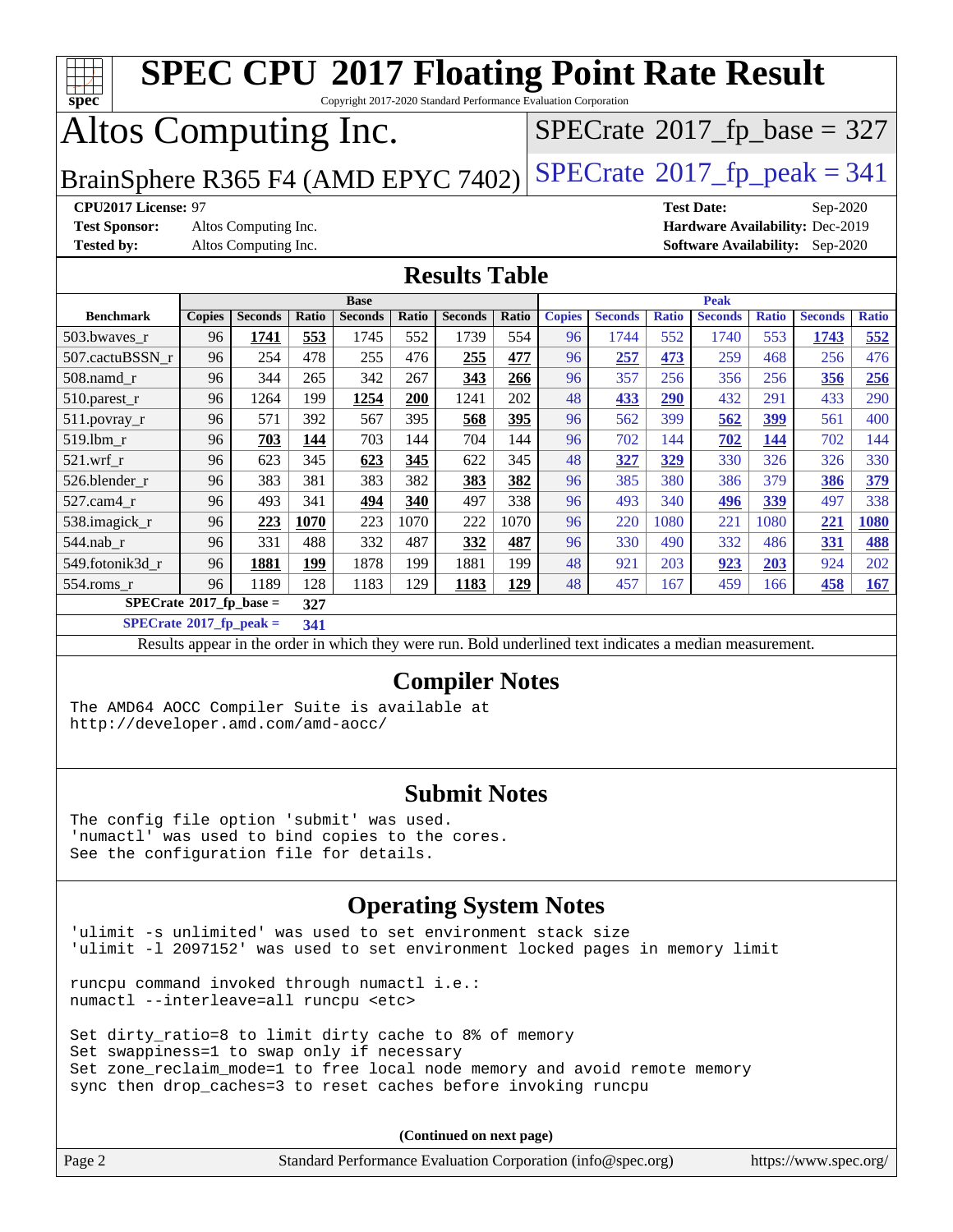

Copyright 2017-2020 Standard Performance Evaluation Corporation

## Altos Computing Inc.

 $SPECTate$ <sup>®</sup>[2017\\_fp\\_base =](http://www.spec.org/auto/cpu2017/Docs/result-fields.html#SPECrate2017fpbase) 327

BrainSphere R365 F4 (AMD EPYC 7402) [SPECrate](http://www.spec.org/auto/cpu2017/Docs/result-fields.html#SPECrate2017fppeak)®[2017\\_fp\\_peak = 3](http://www.spec.org/auto/cpu2017/Docs/result-fields.html#SPECrate2017fppeak)41

**[Test Sponsor:](http://www.spec.org/auto/cpu2017/Docs/result-fields.html#TestSponsor)** Altos Computing Inc. **[Hardware Availability:](http://www.spec.org/auto/cpu2017/Docs/result-fields.html#HardwareAvailability)** Dec-2019 **[Tested by:](http://www.spec.org/auto/cpu2017/Docs/result-fields.html#Testedby)** Altos Computing Inc. **[Software Availability:](http://www.spec.org/auto/cpu2017/Docs/result-fields.html#SoftwareAvailability)** Sep-2020

**[CPU2017 License:](http://www.spec.org/auto/cpu2017/Docs/result-fields.html#CPU2017License)** 97 **[Test Date:](http://www.spec.org/auto/cpu2017/Docs/result-fields.html#TestDate)** Sep-2020

#### **[Operating System Notes \(Continued\)](http://www.spec.org/auto/cpu2017/Docs/result-fields.html#OperatingSystemNotes)**

dirty\_ratio, swappiness, zone\_reclaim\_mode and drop caches were all set using privileged echo (e.g. echo 1 > /proc/sys/vm/swappiness).

Transparent huge pages set to 'always' for this run (OS default)

#### **[Environment Variables Notes](http://www.spec.org/auto/cpu2017/Docs/result-fields.html#EnvironmentVariablesNotes)**

Environment variables set by runcpu before the start of the run: LD\_LIBRARY\_PATH = "/home/cpu2017/amd\_rate\_aocc200\_rome\_C\_lib/64;/home/cpu2017/amd\_rate\_aoc c200\_rome\_C\_lib/32:" MALLOC\_CONF = "retain:true"

#### **[General Notes](http://www.spec.org/auto/cpu2017/Docs/result-fields.html#GeneralNotes)**

Binaries were compiled on a system with 2x AMD EPYC 7601 CPU + 512GB Memory using Fedora 26

NA: The test sponsor attests, as of date of publication, that CVE-2017-5754 (Meltdown) is mitigated in the system as tested and documented. Yes: The test sponsor attests, as of date of publication, that CVE-2017-5753 (Spectre variant 1) is mitigated in the system as tested and documented. Yes: The test sponsor attests, as of date of publication, that CVE-2017-5715 (Spectre variant 2) is mitigated in the system as tested and documented.

jemalloc: configured and built with GCC v9.1.0 in Ubuntu 19.04 with -O3 -znver2 -flto jemalloc 5.2.0 is available here: <https://github.com/jemalloc/jemalloc/releases/download/5.2.0/jemalloc-5.2.0.tar.bz2>

#### **[Platform Notes](http://www.spec.org/auto/cpu2017/Docs/result-fields.html#PlatformNotes)**

BIOS Configuration: Power Policy Quick Settings set to Best Performance NUMA Nodes Per Socket set to NPS4

 Sysinfo program /home/cpu2017/bin/sysinfo Rev: r6365 of 2019-08-21 295195f888a3d7edb1e6e46a485a0011 running on r365f4 Sat Sep 26 13:57:14 2020

 SUT (System Under Test) info as seen by some common utilities. For more information on this section, see <https://www.spec.org/cpu2017/Docs/config.html#sysinfo>

From /proc/cpuinfo

**(Continued on next page)**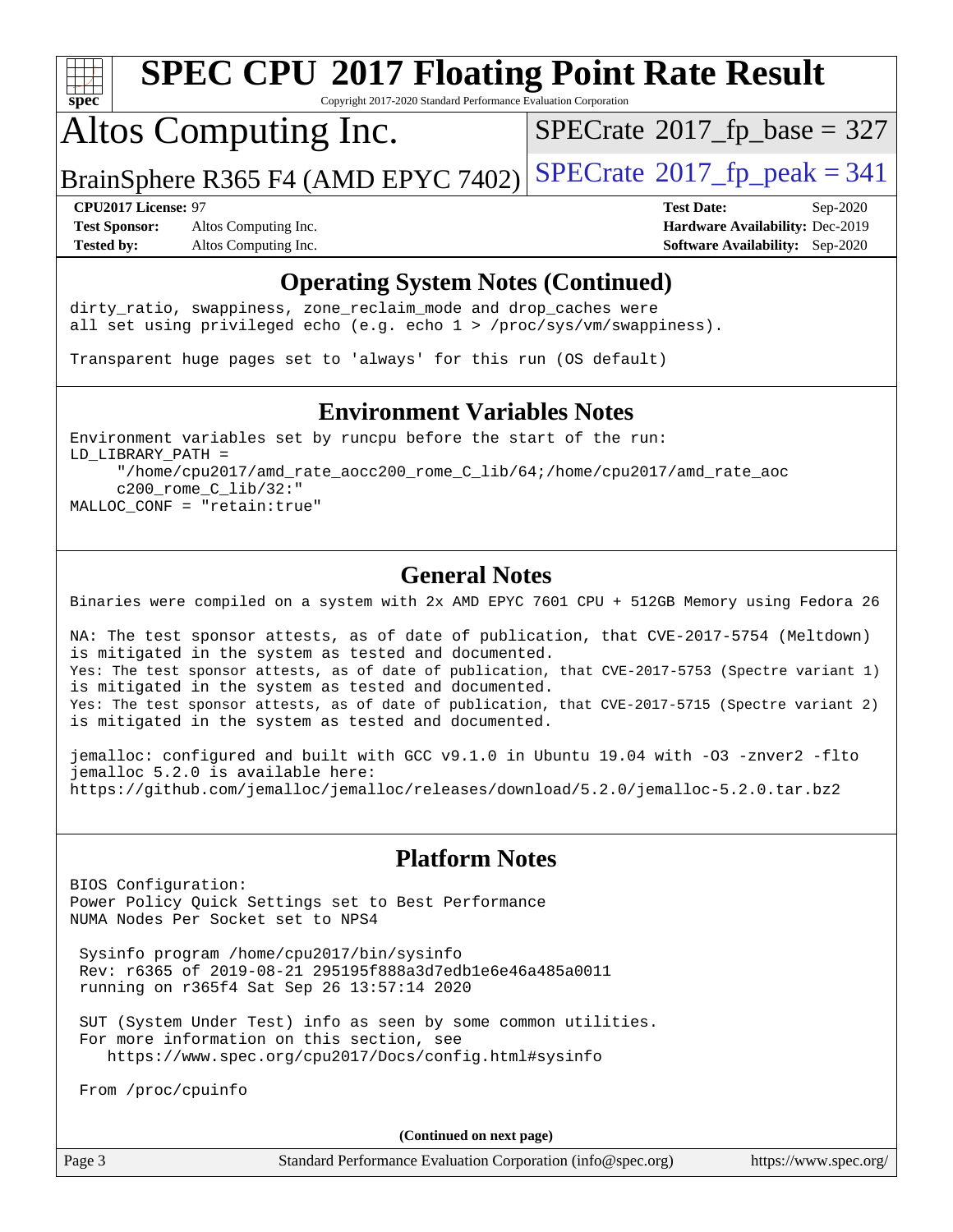|                                                                                               | <b>SPEC CPU®2017 Floating Point Rate Result</b>                                                                                                                        |                                      |                                        |  |  |  |  |
|-----------------------------------------------------------------------------------------------|------------------------------------------------------------------------------------------------------------------------------------------------------------------------|--------------------------------------|----------------------------------------|--|--|--|--|
| spec                                                                                          | Copyright 2017-2020 Standard Performance Evaluation Corporation                                                                                                        |                                      |                                        |  |  |  |  |
| Altos Computing Inc.                                                                          |                                                                                                                                                                        | $SPECrate^{\circ}2017$ [p base = 327 |                                        |  |  |  |  |
| BrainSphere R365 F4 (AMD EPYC 7402)                                                           |                                                                                                                                                                        | $SPECTate@2017_fp\_peak = 341$       |                                        |  |  |  |  |
| CPU2017 License: 97                                                                           |                                                                                                                                                                        | <b>Test Date:</b>                    | Sep-2020                               |  |  |  |  |
| <b>Test Sponsor:</b><br>Altos Computing Inc.                                                  |                                                                                                                                                                        |                                      | Hardware Availability: Dec-2019        |  |  |  |  |
| <b>Tested by:</b><br>Altos Computing Inc.                                                     |                                                                                                                                                                        |                                      | <b>Software Availability:</b> Sep-2020 |  |  |  |  |
|                                                                                               | <b>Platform Notes (Continued)</b>                                                                                                                                      |                                      |                                        |  |  |  |  |
| model name: AMD EPYC 7402 24-Core Processor<br>"physical id"s (chips)<br>2<br>96 "processors" |                                                                                                                                                                        |                                      |                                        |  |  |  |  |
|                                                                                               | cores, siblings (Caution: counting these is hw and system dependent. The following                                                                                     |                                      |                                        |  |  |  |  |
|                                                                                               | excerpts from /proc/cpuinfo might not be reliable. Use with caution.)                                                                                                  |                                      |                                        |  |  |  |  |
| cpu cores : 24                                                                                |                                                                                                                                                                        |                                      |                                        |  |  |  |  |
| siblings : 48                                                                                 | physical 0: cores 0 1 2 4 5 6 8 9 10 12 13 14 16 17 18 20 21 22 24 25 26 28 29 30                                                                                      |                                      |                                        |  |  |  |  |
|                                                                                               | physical 1: cores 0 1 2 4 5 6 8 9 10 12 13 14 16 17 18 20 21 22 24 25 26 28 29 30                                                                                      |                                      |                                        |  |  |  |  |
| From 1scpu:                                                                                   |                                                                                                                                                                        |                                      |                                        |  |  |  |  |
| Architecture:                                                                                 | x86 64                                                                                                                                                                 |                                      |                                        |  |  |  |  |
| $CPU$ op-mode( $s$ ):                                                                         | $32$ -bit, $64$ -bit                                                                                                                                                   |                                      |                                        |  |  |  |  |
| Byte Order:                                                                                   | Little Endian                                                                                                                                                          |                                      |                                        |  |  |  |  |
| CPU(s):                                                                                       | 96                                                                                                                                                                     |                                      |                                        |  |  |  |  |
| On-line CPU(s) list: $0-95$<br>Thread(s) per core:                                            | 2                                                                                                                                                                      |                                      |                                        |  |  |  |  |
| Core(s) per socket:                                                                           | 24                                                                                                                                                                     |                                      |                                        |  |  |  |  |
| Socket(s):                                                                                    | 2                                                                                                                                                                      |                                      |                                        |  |  |  |  |
| NUMA $node(s):$                                                                               | 8                                                                                                                                                                      |                                      |                                        |  |  |  |  |
| Vendor ID:                                                                                    | AuthenticAMD                                                                                                                                                           |                                      |                                        |  |  |  |  |
| CPU family:<br>Model:                                                                         | 23<br>49                                                                                                                                                               |                                      |                                        |  |  |  |  |
| Model name:                                                                                   | AMD EPYC 7402 24-Core Processor                                                                                                                                        |                                      |                                        |  |  |  |  |
| Stepping:                                                                                     | 0                                                                                                                                                                      |                                      |                                        |  |  |  |  |
| CPU MHz:                                                                                      | 1850.280                                                                                                                                                               |                                      |                                        |  |  |  |  |
| CPU max MHz:                                                                                  | 2800.0000                                                                                                                                                              |                                      |                                        |  |  |  |  |
| CPU min MHz:                                                                                  | 1500.0000                                                                                                                                                              |                                      |                                        |  |  |  |  |
| BogoMIPS:                                                                                     | 5599.81                                                                                                                                                                |                                      |                                        |  |  |  |  |
| Virtualization:<br>Lld cache:                                                                 | $AMD-V$                                                                                                                                                                |                                      |                                        |  |  |  |  |
| Lli cache:                                                                                    | 32K<br>32K                                                                                                                                                             |                                      |                                        |  |  |  |  |
| L2 cache:                                                                                     | 512K                                                                                                                                                                   |                                      |                                        |  |  |  |  |
| L3 cache:                                                                                     | 16384K                                                                                                                                                                 |                                      |                                        |  |  |  |  |
| NUMA node0 CPU(s):                                                                            | $0 - 5, 48 - 53$                                                                                                                                                       |                                      |                                        |  |  |  |  |
| NUMA nodel CPU(s):                                                                            | $6 - 11, 54 - 59$                                                                                                                                                      |                                      |                                        |  |  |  |  |
| NUMA $node2$ $CPU(s)$ :                                                                       | $12 - 17,60 - 65$                                                                                                                                                      |                                      |                                        |  |  |  |  |
| NUMA node3 CPU(s):<br>NUMA $node4$ $CPU(s):$                                                  | $18 - 23,66 - 71$<br>$24 - 29, 72 - 77$                                                                                                                                |                                      |                                        |  |  |  |  |
| NUMA $node5$ $CPU(s):$                                                                        | $30 - 35, 78 - 83$                                                                                                                                                     |                                      |                                        |  |  |  |  |
| NUMA node6 CPU(s):                                                                            | $36 - 41, 84 - 89$                                                                                                                                                     |                                      |                                        |  |  |  |  |
| NUMA node7 CPU(s):                                                                            | $42 - 47, 90 - 95$                                                                                                                                                     |                                      |                                        |  |  |  |  |
| Flags:                                                                                        | fpu vme de pse tsc msr pae mce cx8 apic sep mtrr pge mca cmov                                                                                                          |                                      |                                        |  |  |  |  |
|                                                                                               | pat pse36 clflush mmx fxsr sse sse2 ht syscall nx mmxext fxsr_opt pdpe1gb rdtscp lm                                                                                    |                                      |                                        |  |  |  |  |
|                                                                                               | constant_tsc rep_good nopl xtopology nonstop_tsc cpuid extd_apicid aperfmperf pni                                                                                      |                                      |                                        |  |  |  |  |
|                                                                                               | pclmulqdq monitor ssse3 fma cx16 sse4_1 sse4_2 movbe popcnt aes xsave avx f16c<br>rdrand lahf_lm cmp_legacy svm extapic cr8_legacy abm sse4a misalignsse 3dnowprefetch |                                      |                                        |  |  |  |  |
|                                                                                               |                                                                                                                                                                        |                                      |                                        |  |  |  |  |
|                                                                                               | (Continued on next page)                                                                                                                                               |                                      |                                        |  |  |  |  |
| Page 4                                                                                        | Standard Performance Evaluation Corporation (info@spec.org)                                                                                                            |                                      | https://www.spec.org/                  |  |  |  |  |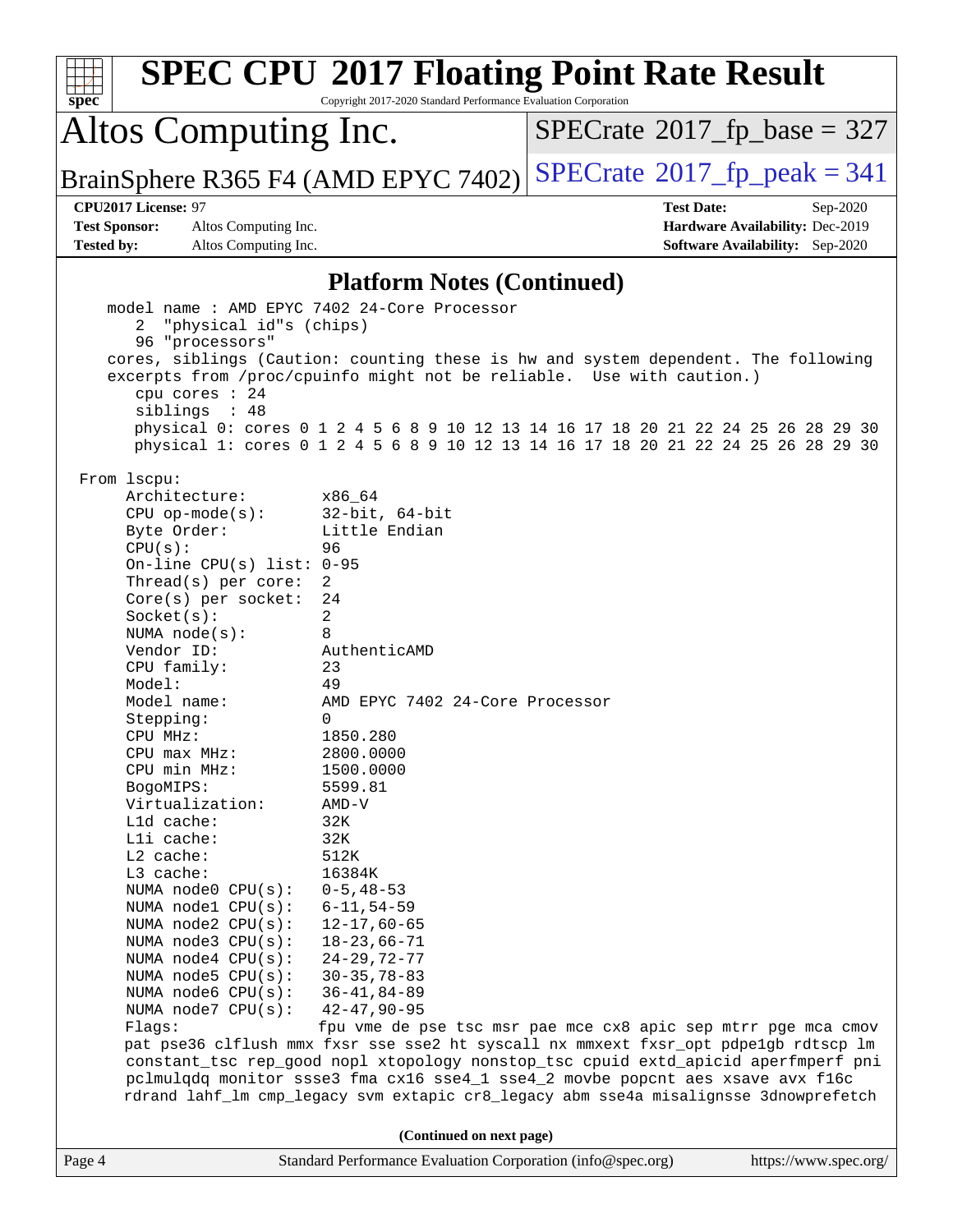| <b>SPEC CPU®2017 Floating Point Rate Result</b><br>Copyright 2017-2020 Standard Performance Evaluation Corporation<br>spec <sup>®</sup>                                                                                                                                                                                                                                                                                                                                                                                                                                                                                                                                                                                                                                                                                                                              |                                                                           |
|----------------------------------------------------------------------------------------------------------------------------------------------------------------------------------------------------------------------------------------------------------------------------------------------------------------------------------------------------------------------------------------------------------------------------------------------------------------------------------------------------------------------------------------------------------------------------------------------------------------------------------------------------------------------------------------------------------------------------------------------------------------------------------------------------------------------------------------------------------------------|---------------------------------------------------------------------------|
| Altos Computing Inc.                                                                                                                                                                                                                                                                                                                                                                                                                                                                                                                                                                                                                                                                                                                                                                                                                                                 | $SPECrate^{\circ}2017$ fp base = 327                                      |
| BrainSphere R365 F4 (AMD EPYC 7402)                                                                                                                                                                                                                                                                                                                                                                                                                                                                                                                                                                                                                                                                                                                                                                                                                                  | $SPECrate@2017_fp_peak = 341$                                             |
| CPU2017 License: 97                                                                                                                                                                                                                                                                                                                                                                                                                                                                                                                                                                                                                                                                                                                                                                                                                                                  | <b>Test Date:</b><br>Sep-2020                                             |
| <b>Test Sponsor:</b><br>Altos Computing Inc.<br><b>Tested by:</b><br>Altos Computing Inc.                                                                                                                                                                                                                                                                                                                                                                                                                                                                                                                                                                                                                                                                                                                                                                            | Hardware Availability: Dec-2019<br><b>Software Availability:</b> Sep-2020 |
|                                                                                                                                                                                                                                                                                                                                                                                                                                                                                                                                                                                                                                                                                                                                                                                                                                                                      |                                                                           |
| <b>Platform Notes (Continued)</b>                                                                                                                                                                                                                                                                                                                                                                                                                                                                                                                                                                                                                                                                                                                                                                                                                                    |                                                                           |
| osvw ibs skinit wdt tce topoext perfctr_core perfctr_nb bpext perfctr_llc mwaitx cpb<br>cat_13 cdp_13 hw_pstate sme ssbd ibrs ibpb stibp vmmcall fsgsbase bmil avx2 smep<br>bmi2 cqm rdt_a rdseed adx smap clflushopt clwb sha_ni xsaveopt xsavec xgetbvl xsaves<br>cqm_llc cqm_occup_llc cqm_mbm_total cqm_mbm_local clzero irperf xsaveerptr arat npt<br>lbrv svm_lock nrip_save tsc_scale vmcb_clean flushbyasid decodeassists pausefilter<br>pfthreshold avic v_vmsave_vmload vgif umip rdpid overflow_recov succor smca<br>/proc/cpuinfo cache data                                                                                                                                                                                                                                                                                                             |                                                                           |
| cache size : $512$ KB                                                                                                                                                                                                                                                                                                                                                                                                                                                                                                                                                                                                                                                                                                                                                                                                                                                |                                                                           |
| From numactl --hardware WARNING: a numactl 'node' might or might not correspond to a<br>physical chip.<br>$available: 8 nodes (0-7)$<br>node 0 cpus: 0 1 2 3 4 5 48 49 50 51 52 53<br>node 0 size: 64387 MB<br>node 0 free: 63982 MB<br>node 1 cpus: 6 7 8 9 10 11 54 55 56 57 58 59<br>node 1 size: 64505 MB<br>node 1 free: 64072 MB<br>node 2 cpus: 12 13 14 15 16 17 60 61 62 63 64 65<br>node 2 size: 64505 MB<br>node 2 free: 64115 MB<br>node 3 cpus: 18 19 20 21 22 23 66 67 68 69 70 71<br>node 3 size: 64493 MB<br>node 3 free: 64071 MB<br>node 4 cpus: 24 25 26 27 28 29 72 73 74 75 76 77<br>node 4 size: 64484 MB<br>node 4 free: 64170 MB<br>node 5 cpus: 30 31 32 33 34 35 78 79 80 81 82 83<br>node 5 size: 64505 MB<br>node 5 free: 64220 MB<br>node 6 cpus: 36 37 38 39 40 41 84 85 86 87 88 89<br>node 6 size: 64505 MB<br>node 6 free: 64160 MB |                                                                           |
| node 7 cpus: 42 43 44 45 46 47 90 91 92 93 94 95<br>node 7 size: 64503 MB                                                                                                                                                                                                                                                                                                                                                                                                                                                                                                                                                                                                                                                                                                                                                                                            |                                                                           |
| node 7 free: 64193 MB                                                                                                                                                                                                                                                                                                                                                                                                                                                                                                                                                                                                                                                                                                                                                                                                                                                |                                                                           |
| node distances:<br>node<br>1<br>7<br>0<br>2<br>3<br>4<br>5<br>6                                                                                                                                                                                                                                                                                                                                                                                                                                                                                                                                                                                                                                                                                                                                                                                                      |                                                                           |
| 12<br>32<br>32<br>32<br>0:<br>10<br>12<br>12<br>32                                                                                                                                                                                                                                                                                                                                                                                                                                                                                                                                                                                                                                                                                                                                                                                                                   |                                                                           |
| 1:<br>12<br>12<br>32<br>32<br>32<br>32<br>12<br>10<br>2:<br>12<br>12<br>12<br>32<br>32<br>32<br>10<br>32                                                                                                                                                                                                                                                                                                                                                                                                                                                                                                                                                                                                                                                                                                                                                             |                                                                           |
| 3:<br>12<br>12<br>32<br>12<br>10<br>32<br>32<br>32                                                                                                                                                                                                                                                                                                                                                                                                                                                                                                                                                                                                                                                                                                                                                                                                                   |                                                                           |
| 4:<br>32<br>32<br>32<br>12<br>32<br>10<br>12<br>12<br>5:<br>32<br>32<br>32<br>32<br>12<br>10<br>12<br>12                                                                                                                                                                                                                                                                                                                                                                                                                                                                                                                                                                                                                                                                                                                                                             |                                                                           |
| 32<br>6:<br>32<br>12<br>12<br>32<br>32<br>12<br>10                                                                                                                                                                                                                                                                                                                                                                                                                                                                                                                                                                                                                                                                                                                                                                                                                   |                                                                           |
| 7:<br>32<br>32<br>32<br>12<br>12<br>12<br>10<br>32                                                                                                                                                                                                                                                                                                                                                                                                                                                                                                                                                                                                                                                                                                                                                                                                                   |                                                                           |
| (Continued on next page)                                                                                                                                                                                                                                                                                                                                                                                                                                                                                                                                                                                                                                                                                                                                                                                                                                             |                                                                           |
| Page 5<br>Standard Performance Evaluation Corporation (info@spec.org)                                                                                                                                                                                                                                                                                                                                                                                                                                                                                                                                                                                                                                                                                                                                                                                                | https://www.spec.org/                                                     |
|                                                                                                                                                                                                                                                                                                                                                                                                                                                                                                                                                                                                                                                                                                                                                                                                                                                                      |                                                                           |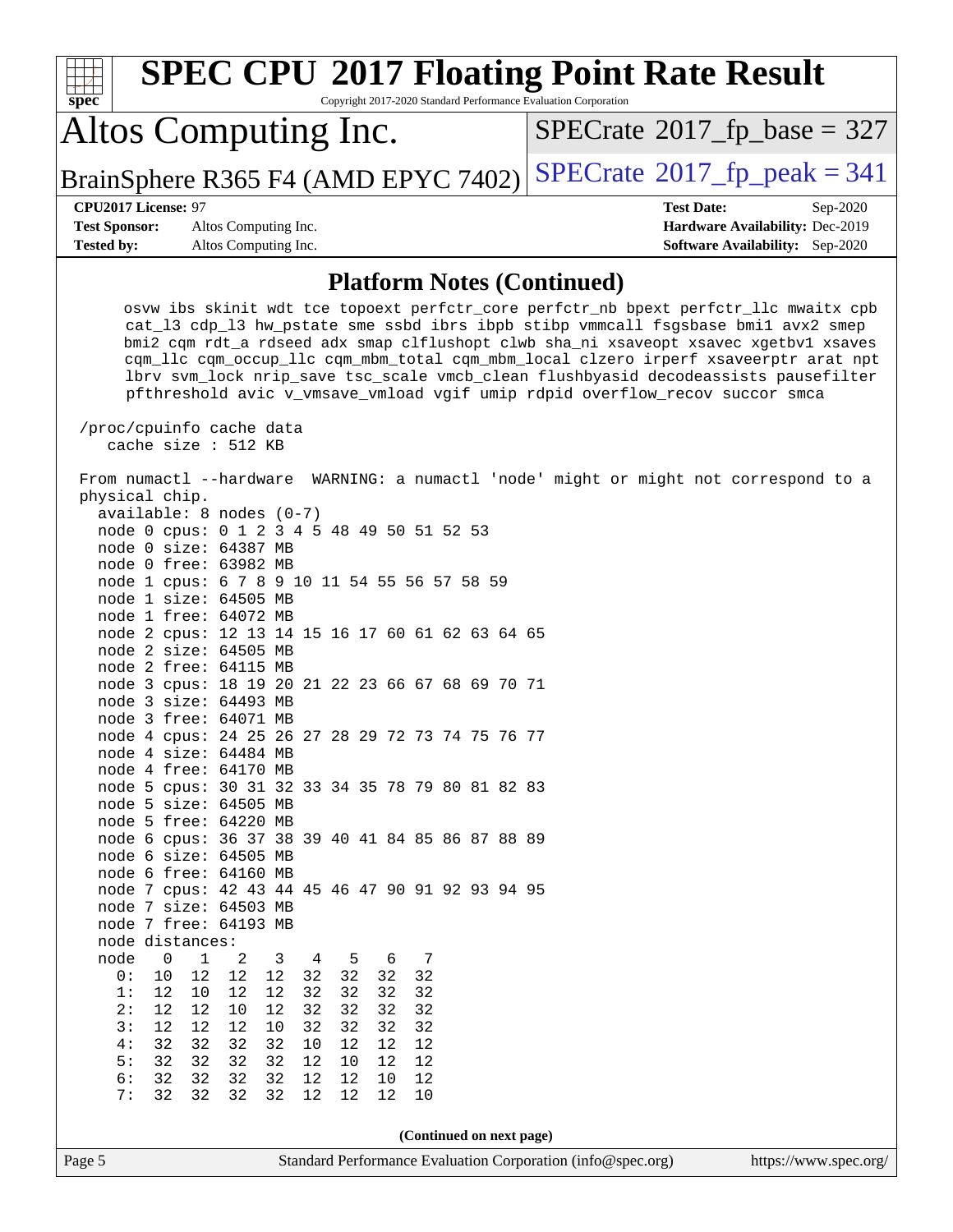| <b>SPEC CPU®2017 Floating Point Rate Result</b><br>Copyright 2017-2020 Standard Performance Evaluation Corporation<br>spec <sup>®</sup>                                                                                                                                                                                                                                                                                                                                                                                                           |                                                                                                                                                                                                                                                                                            |
|---------------------------------------------------------------------------------------------------------------------------------------------------------------------------------------------------------------------------------------------------------------------------------------------------------------------------------------------------------------------------------------------------------------------------------------------------------------------------------------------------------------------------------------------------|--------------------------------------------------------------------------------------------------------------------------------------------------------------------------------------------------------------------------------------------------------------------------------------------|
| Altos Computing Inc.                                                                                                                                                                                                                                                                                                                                                                                                                                                                                                                              | $SPECrate^{\circ}2017$ fp base = 327                                                                                                                                                                                                                                                       |
| BrainSphere R365 F4 (AMD EPYC 7402)                                                                                                                                                                                                                                                                                                                                                                                                                                                                                                               | $SPECrate^{\circ}2017$ fp peak = 341                                                                                                                                                                                                                                                       |
| CPU2017 License: 97<br><b>Test Sponsor:</b><br>Altos Computing Inc.<br><b>Tested by:</b><br>Altos Computing Inc.                                                                                                                                                                                                                                                                                                                                                                                                                                  | <b>Test Date:</b><br>Sep-2020<br>Hardware Availability: Dec-2019<br><b>Software Availability:</b> Sep-2020                                                                                                                                                                                 |
| <b>Platform Notes (Continued)</b>                                                                                                                                                                                                                                                                                                                                                                                                                                                                                                                 |                                                                                                                                                                                                                                                                                            |
| From /proc/meminfo<br>MemTotal:<br>528272868 kB<br>HugePages_Total:<br>0<br>Hugepagesize:<br>2048 kB<br>/usr/bin/lsb release -d<br>Ubuntu 18.04.2 LTS<br>From /etc/*release* /etc/*version*<br>debian_version: buster/sid<br>os-release:<br>NAME="Ubuntu"<br>VERSION="18.04.2 LTS (Bionic Beaver)"<br>ID=ubuntu<br>ID LIKE=debian<br>PRETTY_NAME="Ubuntu 18.04.2 LTS"<br>VERSION ID="18.04"<br>HOME_URL="https://www.ubuntu.com/"<br>SUPPORT_URL="https://help.ubuntu.com/"                                                                       |                                                                                                                                                                                                                                                                                            |
| uname $-a$ :<br>Linux r365f4 4.15.0-117-generic #118-Ubuntu SMP Fri Sep 4 20:02:41 UTC 2020 x86_64<br>x86_64 x86_64 GNU/Linux                                                                                                                                                                                                                                                                                                                                                                                                                     |                                                                                                                                                                                                                                                                                            |
| Kernel self-reported vulnerability status:<br>itlb_multihit:<br>CVE-2018-3620 (L1 Terminal Fault):<br>Microarchitectural Data Sampling:<br>CVE-2017-5754 (Meltdown):<br>CVE-2018-3639 (Speculative Store Bypass): Mitigation: Speculative Store Bypass disabled<br>CVE-2017-5753 (Spectre variant 1):<br>CVE-2017-5715 (Spectre variant 2):<br>filling<br>srbds:<br>tsx_async_abort:<br>run-level 5 Sep 14 06:57<br>SPEC is set to: /home/cpu2017<br>Type Size Used Avail Use% Mounted on<br>Filesystem<br>/dev/sda2<br>ext4 1.5T 704G 688G 51% / | Not affected<br>Not affected<br>Not affected<br>Not affected<br>via prctl and seccomp<br>Mitigation: usercopy/swapgs barriers and __user<br>pointer sanitization<br>Mitigation: Full AMD retpoline, IBPB:<br>conditional, IBRS_FW, STIBP: conditional, RSB<br>Not affected<br>Not affected |
| (Continued on next page)<br>Page 6<br>Standard Performance Evaluation Corporation (info@spec.org)                                                                                                                                                                                                                                                                                                                                                                                                                                                 | https://www.spec.org/                                                                                                                                                                                                                                                                      |
|                                                                                                                                                                                                                                                                                                                                                                                                                                                                                                                                                   |                                                                                                                                                                                                                                                                                            |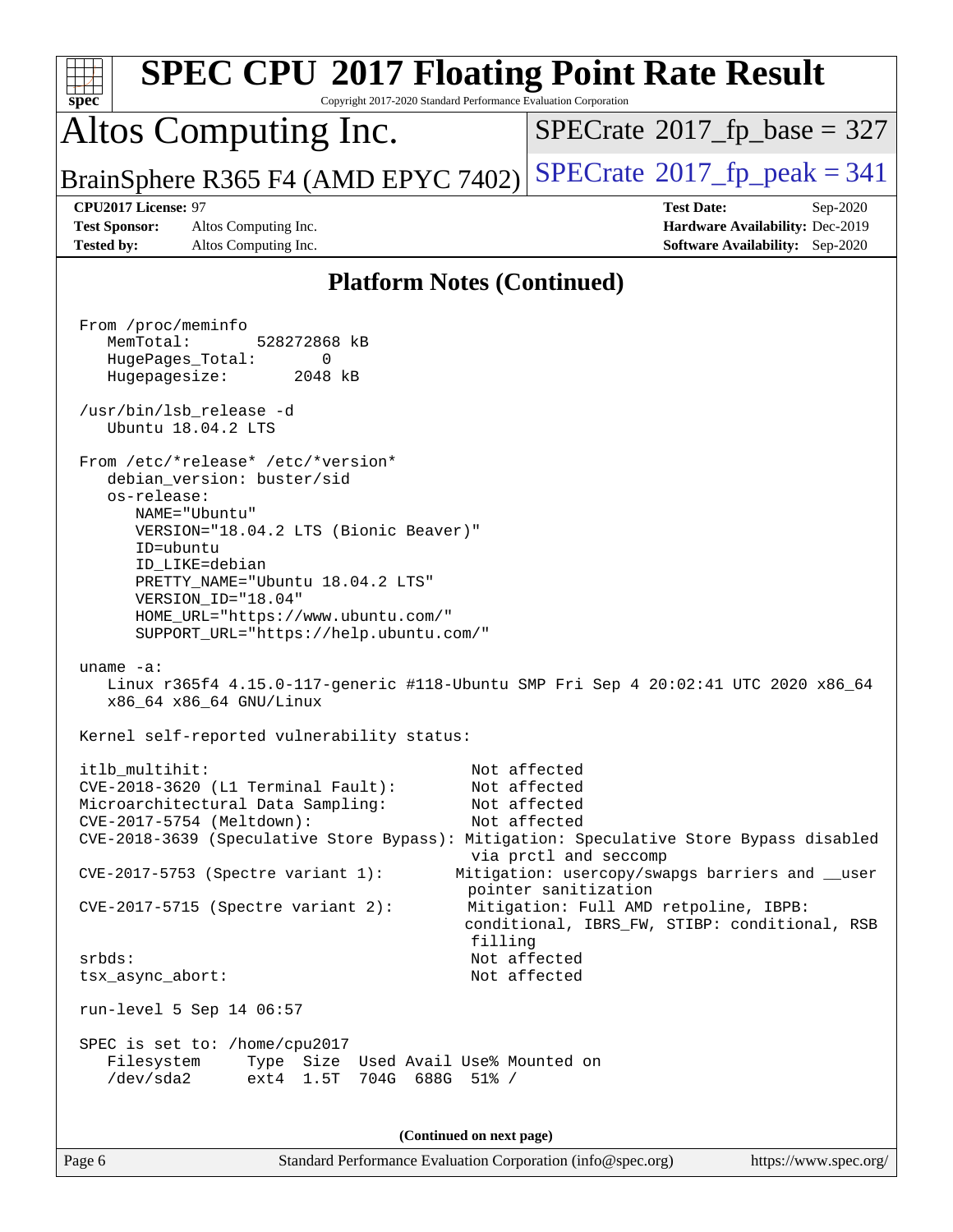| <b>SPEC CPU®2017 Floating Point Rate Result</b><br>Copyright 2017-2020 Standard Performance Evaluation Corporation<br>spec <sup>®</sup>                                                                                                                                                                                                                                                                                            |                                                                                                            |  |  |  |  |  |  |  |
|------------------------------------------------------------------------------------------------------------------------------------------------------------------------------------------------------------------------------------------------------------------------------------------------------------------------------------------------------------------------------------------------------------------------------------|------------------------------------------------------------------------------------------------------------|--|--|--|--|--|--|--|
| Altos Computing Inc.                                                                                                                                                                                                                                                                                                                                                                                                               | $SPECrate^{\circ}2017$ fp base = 327                                                                       |  |  |  |  |  |  |  |
| BrainSphere R365 F4 (AMD EPYC 7402)                                                                                                                                                                                                                                                                                                                                                                                                | $SPECTate@2017fr peak = 341$                                                                               |  |  |  |  |  |  |  |
| CPU2017 License: 97<br><b>Test Sponsor:</b><br>Altos Computing Inc.<br><b>Tested by:</b><br>Altos Computing Inc.                                                                                                                                                                                                                                                                                                                   | <b>Test Date:</b><br>Sep-2020<br>Hardware Availability: Dec-2019<br><b>Software Availability:</b> Sep-2020 |  |  |  |  |  |  |  |
| <b>Platform Notes (Continued)</b>                                                                                                                                                                                                                                                                                                                                                                                                  |                                                                                                            |  |  |  |  |  |  |  |
| From /sys/devices/virtual/dmi/id<br>BIOS:<br>GIGABYTE R11 10/25/2019<br>Vendor:<br>Acer<br>Product: Altos R365 F4<br>Product Family: Server<br>Serial: DJ7002921A0002                                                                                                                                                                                                                                                              |                                                                                                            |  |  |  |  |  |  |  |
| Additional information from dmidecode follows. WARNING: Use caution when you interpret<br>this section. The 'dmidecode' program reads system data which is "intended to allow<br>hardware to be accurately determined", but the intent may not be met, as there are<br>frequent changes to hardware, firmware, and the "DMTF SMBIOS" standard.<br>Memory:<br>16x Samsung M393A4K40DB3-CWE 32 GB 2 rank 3200<br>16x Unknown Unknown |                                                                                                            |  |  |  |  |  |  |  |
| (End of data from sysinfo program)                                                                                                                                                                                                                                                                                                                                                                                                 |                                                                                                            |  |  |  |  |  |  |  |
| <b>Compiler Version Notes</b>                                                                                                                                                                                                                                                                                                                                                                                                      |                                                                                                            |  |  |  |  |  |  |  |
| ==============================<br>================<br>519.1bm_r(base, peak) 538.imagick_r(base, peak)<br>C<br>544.nab_r(base, peak)                                                                                                                                                                                                                                                                                                |                                                                                                            |  |  |  |  |  |  |  |
| AOCC.LLVM.2.0.0.B191.2019_07_19 clang version 8.0.0 (CLANG: Jenkins<br>AOCC_2_0_0-Build#191) (based on LLVM AOCC.LLVM.2.0.0.B191.2019_07_19)<br>Target: x86 64-unknown-linux-gnu<br>Thread model: posix<br>InstalledDir: /sppo/dev/compilers/aocc-compiler-2.0.0/bin                                                                                                                                                               |                                                                                                            |  |  |  |  |  |  |  |
| 508.namd_r(base, peak) 510.parest_r(base, peak)<br>$C++$                                                                                                                                                                                                                                                                                                                                                                           |                                                                                                            |  |  |  |  |  |  |  |
| AOCC.LLVM.2.0.0.B191.2019_07_19 clang version 8.0.0 (CLANG: Jenkins<br>AOCC_2_0_0-Build#191) (based on LLVM AOCC.LLVM.2.0.0.B191.2019_07_19)<br>Target: x86_64-unknown-linux-gnu<br>Thread model: posix<br>InstalledDir: /sppo/dev/compilers/aocc-compiler-2.0.0/bin                                                                                                                                                               |                                                                                                            |  |  |  |  |  |  |  |
| 511.povray_r(base, peak) 526.blender_r(base, peak)<br>C++, C<br>AOCC.LLVM.2.0.0.B191.2019_07_19 clang version 8.0.0 (CLANG: Jenkins<br>AOCC_2_0_0-Build#191) (based on LLVM AOCC.LLVM.2.0.0.B191.2019_07_19)<br>Target: x86_64-unknown-linux-gnu                                                                                                                                                                                   |                                                                                                            |  |  |  |  |  |  |  |
| (Continued on next page)                                                                                                                                                                                                                                                                                                                                                                                                           |                                                                                                            |  |  |  |  |  |  |  |
| Page 7<br>Standard Performance Evaluation Corporation (info@spec.org)                                                                                                                                                                                                                                                                                                                                                              | https://www.spec.org/                                                                                      |  |  |  |  |  |  |  |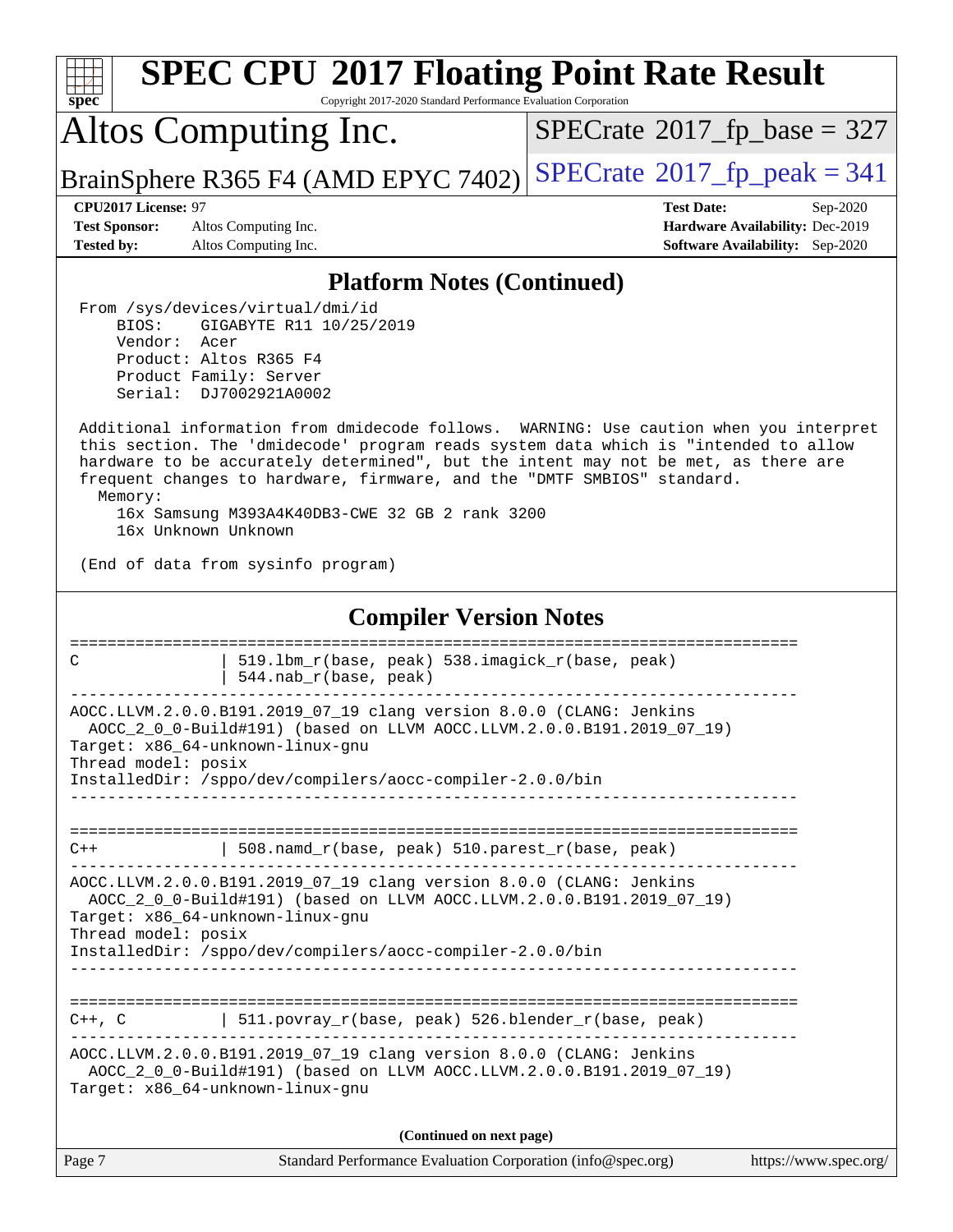|                                                                   | <b>SPEC CPU®2017 Floating Point Rate Result</b>                                                                                                                                                                                                                                                                                                                                                                                                                                                                                                                                                                                                                                                                                                 |                                             |                                                                           |
|-------------------------------------------------------------------|-------------------------------------------------------------------------------------------------------------------------------------------------------------------------------------------------------------------------------------------------------------------------------------------------------------------------------------------------------------------------------------------------------------------------------------------------------------------------------------------------------------------------------------------------------------------------------------------------------------------------------------------------------------------------------------------------------------------------------------------------|---------------------------------------------|---------------------------------------------------------------------------|
| spec                                                              | Copyright 2017-2020 Standard Performance Evaluation Corporation                                                                                                                                                                                                                                                                                                                                                                                                                                                                                                                                                                                                                                                                                 |                                             |                                                                           |
|                                                                   | Altos Computing Inc.                                                                                                                                                                                                                                                                                                                                                                                                                                                                                                                                                                                                                                                                                                                            | $SPECrate$ <sup>®</sup> 2017_fp_base = 327  |                                                                           |
|                                                                   | BrainSphere R365 F4 (AMD EPYC 7402)                                                                                                                                                                                                                                                                                                                                                                                                                                                                                                                                                                                                                                                                                                             | $SPECrate^{\circledcirc}2017$ [p_peak = 341 |                                                                           |
| CPU2017 License: 97                                               |                                                                                                                                                                                                                                                                                                                                                                                                                                                                                                                                                                                                                                                                                                                                                 | <b>Test Date:</b>                           | Sep-2020                                                                  |
| <b>Test Sponsor:</b><br><b>Tested by:</b>                         | Altos Computing Inc.<br>Altos Computing Inc.                                                                                                                                                                                                                                                                                                                                                                                                                                                                                                                                                                                                                                                                                                    |                                             | Hardware Availability: Dec-2019<br><b>Software Availability:</b> Sep-2020 |
|                                                                   | <b>Compiler Version Notes (Continued)</b>                                                                                                                                                                                                                                                                                                                                                                                                                                                                                                                                                                                                                                                                                                       |                                             |                                                                           |
| Thread model: posix<br>Thread model: posix                        | InstalledDir: /sppo/dev/compilers/aocc-compiler-2.0.0/bin<br>AOCC.LLVM.2.0.0.B191.2019_07_19 clang version 8.0.0 (CLANG: Jenkins<br>AOCC_2_0_0-Build#191) (based on LLVM AOCC.LLVM.2.0.0.B191.2019_07_19)<br>Target: x86_64-unknown-linux-gnu<br>InstalledDir: /sppo/dev/compilers/aocc-compiler-2.0.0/bin                                                                                                                                                                                                                                                                                                                                                                                                                                      |                                             |                                                                           |
| =============================                                     | ===========<br>$C++$ , C, Fortran   507.cactuBSSN_r(base, peak)                                                                                                                                                                                                                                                                                                                                                                                                                                                                                                                                                                                                                                                                                 |                                             |                                                                           |
| Thread model: posix<br>Thread model: posix<br>Thread model: posix | AOCC.LLVM.2.0.0.B191.2019_07_19 clang version 8.0.0 (CLANG: Jenkins<br>AOCC_2_0_0-Build#191) (based on LLVM AOCC.LLVM.2.0.0.B191.2019_07_19)<br>Target: x86_64-unknown-linux-gnu<br>InstalledDir: /sppo/dev/compilers/aocc-compiler-2.0.0/bin<br>AOCC.LLVM.2.0.0.B191.2019_07_19 clang version 8.0.0 (CLANG: Jenkins<br>AOCC_2_0_0-Build#191) (based on LLVM AOCC.LLVM.2.0.0.B191.2019_07_19)<br>Target: x86_64-unknown-linux-gnu<br>InstalledDir: /sppo/dev/compilers/aocc-compiler-2.0.0/bin<br>AOCC.LLVM.2.0.0.B191.2019_07_19 clang version 8.0.0 (CLANG: Jenkins<br>AOCC_2_0_0-Build#191) (based on LLVM AOCC.LLVM.2.0.0.B191.2019_07_19)<br>Target: x86_64-unknown-linux-gnu<br>InstalledDir: /sppo/dev/compilers/aocc-compiler-2.0.0/bin |                                             |                                                                           |
| Fortran                                                           | 503.bwaves_r(base, peak) 549.fotonik3d_r(base, peak)<br>554.roms_r(base, peak)                                                                                                                                                                                                                                                                                                                                                                                                                                                                                                                                                                                                                                                                  |                                             |                                                                           |
| Thread model: posix                                               | AOCC.LLVM.2.0.0.B191.2019_07_19 clang version 8.0.0 (CLANG: Jenkins<br>AOCC_2_0_0-Build#191) (based on LLVM AOCC.LLVM.2.0.0.B191.2019_07_19)<br>Target: x86_64-unknown-linux-gnu<br>InstalledDir: /sppo/dev/compilers/aocc-compiler-2.0.0/bin                                                                                                                                                                                                                                                                                                                                                                                                                                                                                                   |                                             |                                                                           |
|                                                                   |                                                                                                                                                                                                                                                                                                                                                                                                                                                                                                                                                                                                                                                                                                                                                 |                                             |                                                                           |
| Fortran, C                                                        | 521.wrf_r(base, peak) 527.cam4_r(base, peak)                                                                                                                                                                                                                                                                                                                                                                                                                                                                                                                                                                                                                                                                                                    |                                             |                                                                           |
| Thread model: posix                                               | AOCC.LLVM.2.0.0.B191.2019_07_19 clang version 8.0.0 (CLANG: Jenkins<br>AOCC_2_0_0-Build#191) (based on LLVM AOCC.LLVM.2.0.0.B191.2019_07_19)<br>Target: x86_64-unknown-linux-gnu                                                                                                                                                                                                                                                                                                                                                                                                                                                                                                                                                                |                                             |                                                                           |
|                                                                   | (Continued on next page)                                                                                                                                                                                                                                                                                                                                                                                                                                                                                                                                                                                                                                                                                                                        |                                             |                                                                           |
| Page 8                                                            | Standard Performance Evaluation Corporation (info@spec.org)                                                                                                                                                                                                                                                                                                                                                                                                                                                                                                                                                                                                                                                                                     |                                             | https://www.spec.org/                                                     |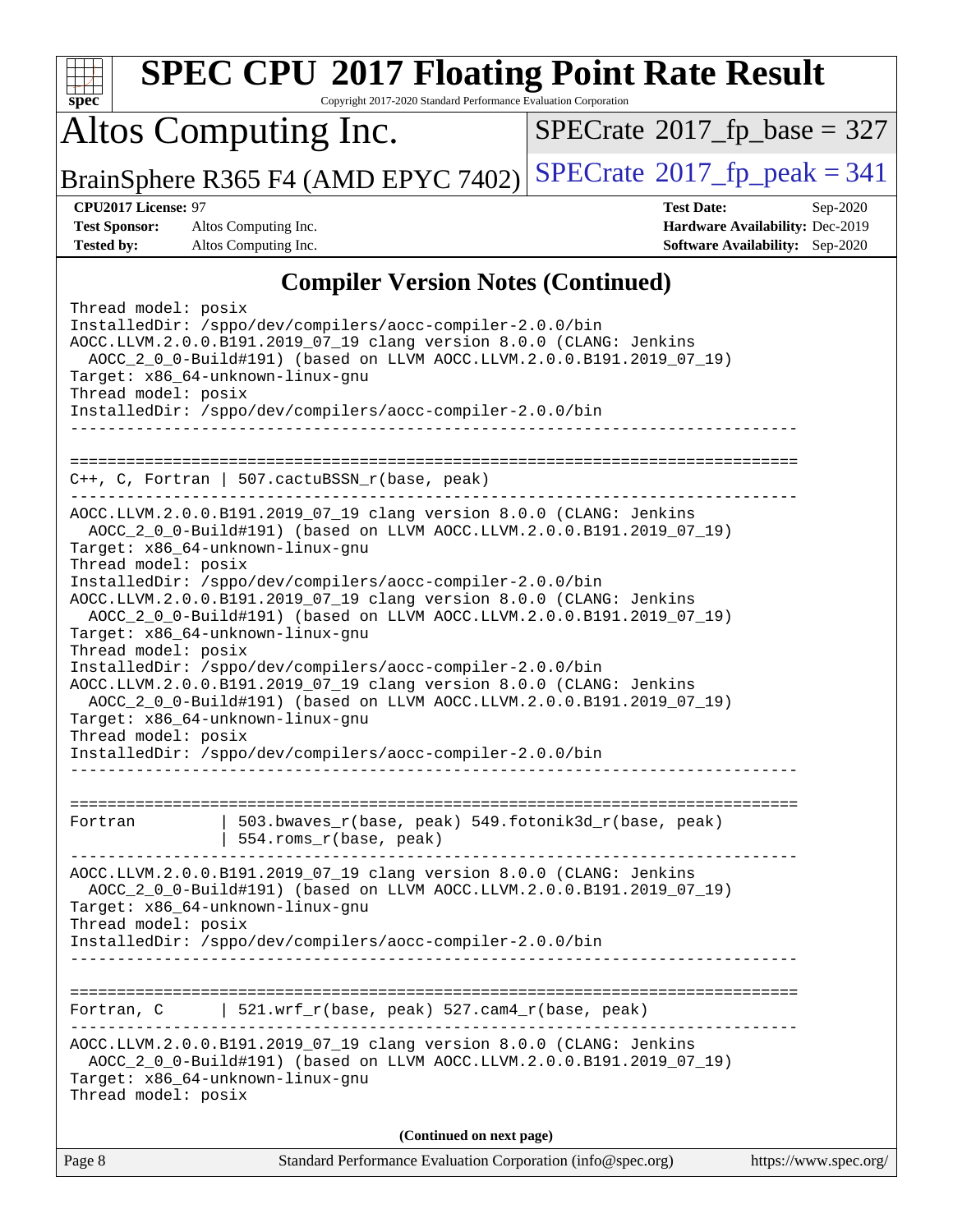

Copyright 2017-2020 Standard Performance Evaluation Corporation

## Altos Computing Inc.

 $SPECTate$ <sup>®</sup>[2017\\_fp\\_base =](http://www.spec.org/auto/cpu2017/Docs/result-fields.html#SPECrate2017fpbase) 327

BrainSphere R365 F4 (AMD EPYC 7402) [SPECrate](http://www.spec.org/auto/cpu2017/Docs/result-fields.html#SPECrate2017fppeak)®[2017\\_fp\\_peak = 3](http://www.spec.org/auto/cpu2017/Docs/result-fields.html#SPECrate2017fppeak)41

**[Test Sponsor:](http://www.spec.org/auto/cpu2017/Docs/result-fields.html#TestSponsor)** Altos Computing Inc. **[Hardware Availability:](http://www.spec.org/auto/cpu2017/Docs/result-fields.html#HardwareAvailability)** Dec-2019 **[Tested by:](http://www.spec.org/auto/cpu2017/Docs/result-fields.html#Testedby)** Altos Computing Inc. **[Software Availability:](http://www.spec.org/auto/cpu2017/Docs/result-fields.html#SoftwareAvailability)** Sep-2020

**[CPU2017 License:](http://www.spec.org/auto/cpu2017/Docs/result-fields.html#CPU2017License)** 97 **[Test Date:](http://www.spec.org/auto/cpu2017/Docs/result-fields.html#TestDate)** Sep-2020

#### **[Compiler Version Notes \(Continued\)](http://www.spec.org/auto/cpu2017/Docs/result-fields.html#CompilerVersionNotes)**

InstalledDir: /sppo/dev/compilers/aocc-compiler-2.0.0/bin AOCC.LLVM.2.0.0.B191.2019\_07\_19 clang version 8.0.0 (CLANG: Jenkins AOCC\_2\_0\_0-Build#191) (based on LLVM AOCC.LLVM.2.0.0.B191.2019\_07\_19) Target: x86\_64-unknown-linux-gnu Thread model: posix InstalledDir: /sppo/dev/compilers/aocc-compiler-2.0.0/bin ------------------------------------------------------------------------------

#### **[Base Compiler Invocation](http://www.spec.org/auto/cpu2017/Docs/result-fields.html#BaseCompilerInvocation)**

[C benchmarks](http://www.spec.org/auto/cpu2017/Docs/result-fields.html#Cbenchmarks): [clang](http://www.spec.org/cpu2017/results/res2020q4/cpu2017-20201012-24191.flags.html#user_CCbase_clang-c)

[C++ benchmarks:](http://www.spec.org/auto/cpu2017/Docs/result-fields.html#CXXbenchmarks) [clang++](http://www.spec.org/cpu2017/results/res2020q4/cpu2017-20201012-24191.flags.html#user_CXXbase_clang-cpp)

[Fortran benchmarks](http://www.spec.org/auto/cpu2017/Docs/result-fields.html#Fortranbenchmarks): [flang](http://www.spec.org/cpu2017/results/res2020q4/cpu2017-20201012-24191.flags.html#user_FCbase_flang)

[Benchmarks using both Fortran and C](http://www.spec.org/auto/cpu2017/Docs/result-fields.html#BenchmarksusingbothFortranandC): [flang](http://www.spec.org/cpu2017/results/res2020q4/cpu2017-20201012-24191.flags.html#user_CC_FCbase_flang) [clang](http://www.spec.org/cpu2017/results/res2020q4/cpu2017-20201012-24191.flags.html#user_CC_FCbase_clang-c)

[Benchmarks using both C and C++](http://www.spec.org/auto/cpu2017/Docs/result-fields.html#BenchmarksusingbothCandCXX): [clang++](http://www.spec.org/cpu2017/results/res2020q4/cpu2017-20201012-24191.flags.html#user_CC_CXXbase_clang-cpp) [clang](http://www.spec.org/cpu2017/results/res2020q4/cpu2017-20201012-24191.flags.html#user_CC_CXXbase_clang-c)

[Benchmarks using Fortran, C, and C++:](http://www.spec.org/auto/cpu2017/Docs/result-fields.html#BenchmarksusingFortranCandCXX) [clang++](http://www.spec.org/cpu2017/results/res2020q4/cpu2017-20201012-24191.flags.html#user_CC_CXX_FCbase_clang-cpp) [clang](http://www.spec.org/cpu2017/results/res2020q4/cpu2017-20201012-24191.flags.html#user_CC_CXX_FCbase_clang-c) [flang](http://www.spec.org/cpu2017/results/res2020q4/cpu2017-20201012-24191.flags.html#user_CC_CXX_FCbase_flang)

### **[Base Portability Flags](http://www.spec.org/auto/cpu2017/Docs/result-fields.html#BasePortabilityFlags)**

 503.bwaves\_r: [-DSPEC\\_LP64](http://www.spec.org/cpu2017/results/res2020q4/cpu2017-20201012-24191.flags.html#suite_baseEXTRA_PORTABILITY503_bwaves_r_DSPEC_LP64) 507.cactuBSSN\_r: [-DSPEC\\_LP64](http://www.spec.org/cpu2017/results/res2020q4/cpu2017-20201012-24191.flags.html#suite_baseEXTRA_PORTABILITY507_cactuBSSN_r_DSPEC_LP64) 508.namd\_r: [-DSPEC\\_LP64](http://www.spec.org/cpu2017/results/res2020q4/cpu2017-20201012-24191.flags.html#suite_baseEXTRA_PORTABILITY508_namd_r_DSPEC_LP64) 510.parest\_r: [-DSPEC\\_LP64](http://www.spec.org/cpu2017/results/res2020q4/cpu2017-20201012-24191.flags.html#suite_baseEXTRA_PORTABILITY510_parest_r_DSPEC_LP64) 511.povray\_r: [-DSPEC\\_LP64](http://www.spec.org/cpu2017/results/res2020q4/cpu2017-20201012-24191.flags.html#suite_baseEXTRA_PORTABILITY511_povray_r_DSPEC_LP64) 519.lbm\_r: [-DSPEC\\_LP64](http://www.spec.org/cpu2017/results/res2020q4/cpu2017-20201012-24191.flags.html#suite_baseEXTRA_PORTABILITY519_lbm_r_DSPEC_LP64) 521.wrf\_r: [-DSPEC\\_CASE\\_FLAG](http://www.spec.org/cpu2017/results/res2020q4/cpu2017-20201012-24191.flags.html#b521.wrf_r_baseCPORTABILITY_DSPEC_CASE_FLAG) [-Mbyteswapio](http://www.spec.org/cpu2017/results/res2020q4/cpu2017-20201012-24191.flags.html#user_baseFPORTABILITY521_wrf_r_F-mbyteswapio_543c39ce38db59bcbc3b888917ef58c313007ae1c27520b689e012995ae261114051d1d5efcb4182d175ce22a6a15532d3a9999882dd2c360e6d853f41da6883) [-DSPEC\\_LP64](http://www.spec.org/cpu2017/results/res2020q4/cpu2017-20201012-24191.flags.html#suite_baseEXTRA_PORTABILITY521_wrf_r_DSPEC_LP64) 526.blender\_r: [-funsigned-char](http://www.spec.org/cpu2017/results/res2020q4/cpu2017-20201012-24191.flags.html#user_baseCPORTABILITY526_blender_r_aocc-unsigned-char) [-D\\_\\_BOOL\\_DEFINED](http://www.spec.org/cpu2017/results/res2020q4/cpu2017-20201012-24191.flags.html#b526.blender_r_baseCXXPORTABILITY_D__BOOL_DEFINED) [-DSPEC\\_LP64](http://www.spec.org/cpu2017/results/res2020q4/cpu2017-20201012-24191.flags.html#suite_baseEXTRA_PORTABILITY526_blender_r_DSPEC_LP64) 527.cam4\_r: [-DSPEC\\_CASE\\_FLAG](http://www.spec.org/cpu2017/results/res2020q4/cpu2017-20201012-24191.flags.html#b527.cam4_r_basePORTABILITY_DSPEC_CASE_FLAG) [-DSPEC\\_LP64](http://www.spec.org/cpu2017/results/res2020q4/cpu2017-20201012-24191.flags.html#suite_baseEXTRA_PORTABILITY527_cam4_r_DSPEC_LP64) 538.imagick\_r: [-DSPEC\\_LP64](http://www.spec.org/cpu2017/results/res2020q4/cpu2017-20201012-24191.flags.html#suite_baseEXTRA_PORTABILITY538_imagick_r_DSPEC_LP64) 544.nab\_r: [-DSPEC\\_LP64](http://www.spec.org/cpu2017/results/res2020q4/cpu2017-20201012-24191.flags.html#suite_baseEXTRA_PORTABILITY544_nab_r_DSPEC_LP64) 549.fotonik3d\_r: [-DSPEC\\_LP64](http://www.spec.org/cpu2017/results/res2020q4/cpu2017-20201012-24191.flags.html#suite_baseEXTRA_PORTABILITY549_fotonik3d_r_DSPEC_LP64) 554.roms\_r: [-DSPEC\\_LP64](http://www.spec.org/cpu2017/results/res2020q4/cpu2017-20201012-24191.flags.html#suite_baseEXTRA_PORTABILITY554_roms_r_DSPEC_LP64)

Page 9 Standard Performance Evaluation Corporation [\(info@spec.org\)](mailto:info@spec.org) <https://www.spec.org/>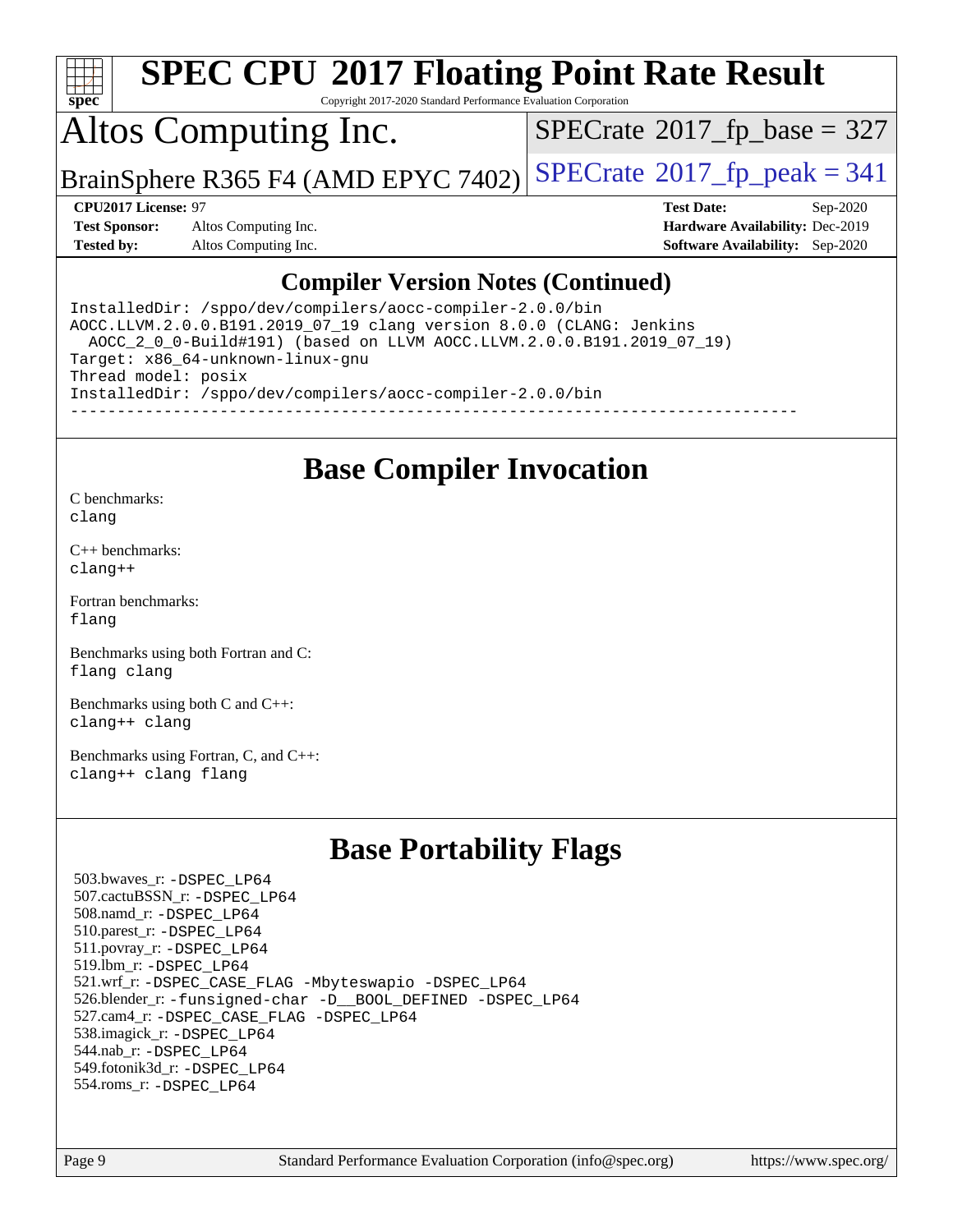| <b>SPEC CPU®2017 Floating Point Rate Result</b><br>Spec<br>Copyright 2017-2020 Standard Performance Evaluation Corporation                                                                                                                                                                                                                                                                                                                                                                                                                                                                                                                      |                                                                                                            |
|-------------------------------------------------------------------------------------------------------------------------------------------------------------------------------------------------------------------------------------------------------------------------------------------------------------------------------------------------------------------------------------------------------------------------------------------------------------------------------------------------------------------------------------------------------------------------------------------------------------------------------------------------|------------------------------------------------------------------------------------------------------------|
| Altos Computing Inc.                                                                                                                                                                                                                                                                                                                                                                                                                                                                                                                                                                                                                            | $SPECrate$ <sup>®</sup> 2017_fp_base = 327                                                                 |
| BrainSphere R365 F4 (AMD EPYC 7402)                                                                                                                                                                                                                                                                                                                                                                                                                                                                                                                                                                                                             | $SPECrate^{\circ}2017$ _fp_peak = 341                                                                      |
| CPU2017 License: 97<br><b>Test Sponsor:</b><br>Altos Computing Inc.<br><b>Tested by:</b><br>Altos Computing Inc.                                                                                                                                                                                                                                                                                                                                                                                                                                                                                                                                | <b>Test Date:</b><br>Sep-2020<br>Hardware Availability: Dec-2019<br><b>Software Availability:</b> Sep-2020 |
| <b>Base Optimization Flags</b>                                                                                                                                                                                                                                                                                                                                                                                                                                                                                                                                                                                                                  |                                                                                                            |
| C benchmarks:<br>-flto -Wl,-mllvm -Wl,-function-specialize<br>-Wl,-mllvm -Wl,-region-vectorize -Wl,-mllvm -Wl,-vector-library=LIBMVEC<br>-Wl,-mllvm -Wl,-reduce-array-computations=3 -03 -ffast-math<br>-march=znver2 -fstruct-layout=3 -mllvm -unroll-threshold=50<br>-fremap-arrays -mllvm -function-specialize -mllvm -enable-gvn-hoist<br>-mllvm -reduce-array-computations=3 -mllvm -global-vectorize-slp<br>-mllvm -vector-library=LIBMVEC -mllvm -inline-threshold=1000<br>-flv-function-specialization -z muldefs -lmvec -lamdlibm -ljemalloc<br>-lflang                                                                                |                                                                                                            |
| $C++$ benchmarks:<br>-std=c++98 -flto -Wl,-mllvm -Wl,-function-specialize<br>-Wl,-mllvm -Wl,-region-vectorize -Wl,-mllvm -Wl,-vector-library=LIBMVEC<br>-Wl,-mllvm -Wl,-reduce-array-computations=3<br>-Wl,-mllvm -Wl,-suppress-fmas -O3 -ffast-math -march=znver2<br>-mllvm -loop-unswitch-threshold=200000 -mllvm -vector-library=LIBMVEC<br>-mllvm -unroll-threshold=100 -flv-function-specialization<br>-mllvm -enable-partial-unswitch -z muldefs -lmvec -lamdlibm<br>-ljemalloc -lflang                                                                                                                                                   |                                                                                                            |
| Fortran benchmarks:<br>-flto -Wl,-mllvm -Wl,-function-specialize<br>-Wl,-mllvm -Wl,-region-vectorize -Wl,-mllvm -Wl,-vector-library=LIBMVEC<br>-Wl,-mllvm -Wl,-reduce-array-computations=3 -03 -march=znver2<br>-funroll-loops -Mrecursive -mllvm -vector-library=LIBMVEC -z muldefs<br>-Kieee -fno-finite-math-only -lmvec -lamdlibm -ljemalloc -lflang                                                                                                                                                                                                                                                                                        |                                                                                                            |
| Benchmarks using both Fortran and C:<br>-flto -Wl,-mllvm -Wl,-function-specialize<br>-Wl,-mllvm -Wl,-region-vectorize -Wl,-mllvm -Wl,-vector-library=LIBMVEC<br>-Wl,-mllvm -Wl,-reduce-array-computations=3 -03 -ffast-math<br>-march=znver2 -fstruct-layout=3 -mllvm -unroll-threshold=50<br>-fremap-arrays -mllvm -function-specialize -mllvm -enable-gvn-hoist<br>-mllvm -reduce-array-computations=3 -mllvm -global-vectorize-slp<br>-mllvm -vector-library=LIBMVEC -mllvm -inline-threshold=1000<br>-flv-function-specialization -funroll-loops -Mrecursive -z muldefs<br>-Kieee -fno-finite-math-only -lmvec -lamdlibm -ljemalloc -lflang |                                                                                                            |
| Benchmarks using both C and C++:<br>-std=c++98 -flto -Wl,-mllvm -Wl,-function-specialize<br>-Wl,-mllvm -Wl,-region-vectorize -Wl,-mllvm -Wl,-vector-library=LIBMVEC<br>-Wl,-mllvm -Wl,-reduce-array-computations=3<br>-Wl,-mllvm -Wl,-suppress-fmas -O3 -ffast-math -march=znver2<br>-fstruct-layout=3 -mllvm -unroll-threshold=50 -fremap-arrays<br>-mllvm -function-specialize -mllvm -enable-gvn-hoist                                                                                                                                                                                                                                       |                                                                                                            |
| (Continued on next page)                                                                                                                                                                                                                                                                                                                                                                                                                                                                                                                                                                                                                        |                                                                                                            |
| Page 10<br>Standard Performance Evaluation Corporation (info@spec.org)                                                                                                                                                                                                                                                                                                                                                                                                                                                                                                                                                                          | https://www.spec.org/                                                                                      |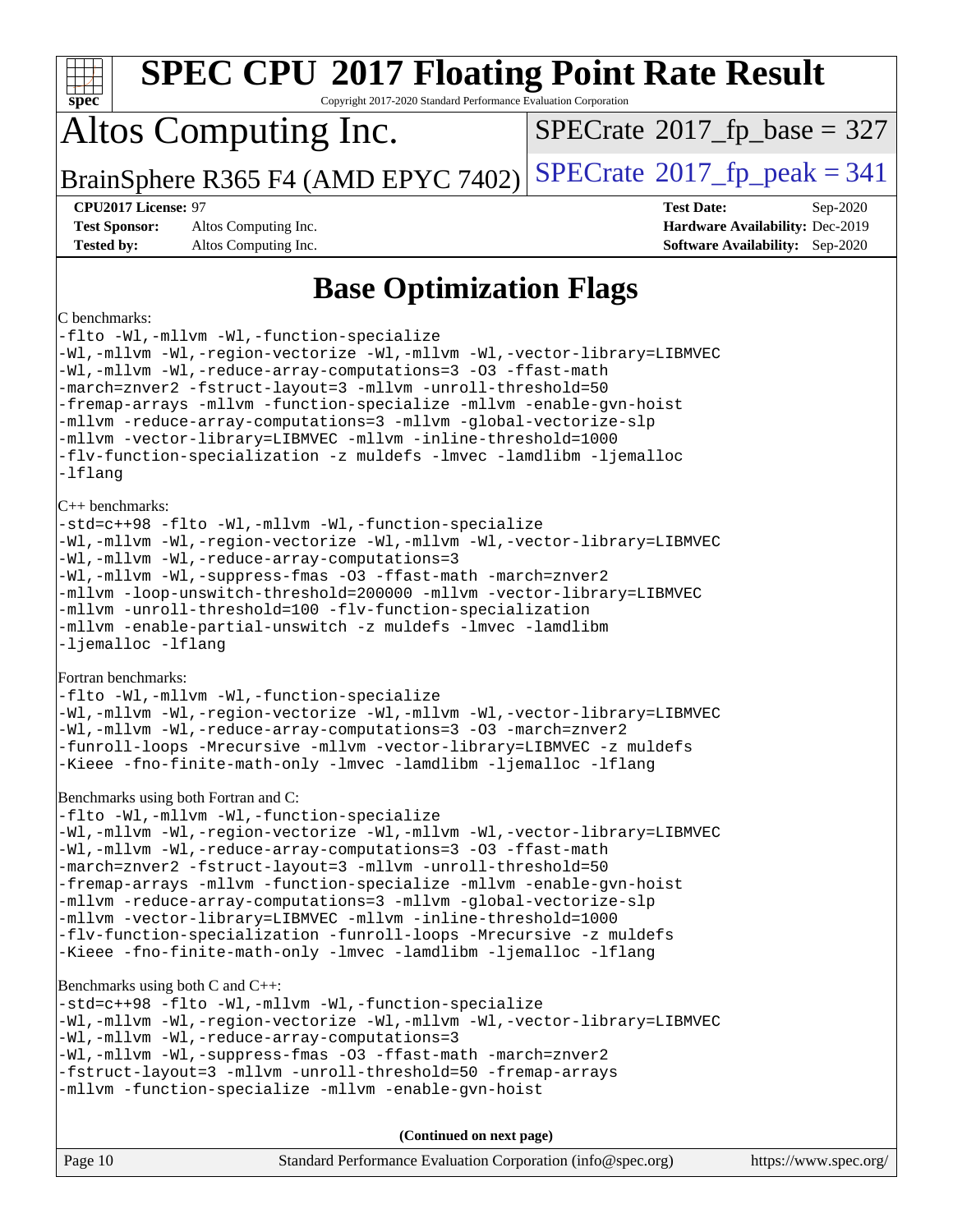

Copyright 2017-2020 Standard Performance Evaluation Corporation

## Altos Computing Inc.

 $SPECTate$ <sup>®</sup>[2017\\_fp\\_base =](http://www.spec.org/auto/cpu2017/Docs/result-fields.html#SPECrate2017fpbase) 327

BrainSphere R365 F4 (AMD EPYC 7402) [SPECrate](http://www.spec.org/auto/cpu2017/Docs/result-fields.html#SPECrate2017fppeak)®[2017\\_fp\\_peak = 3](http://www.spec.org/auto/cpu2017/Docs/result-fields.html#SPECrate2017fppeak)41

**[Test Sponsor:](http://www.spec.org/auto/cpu2017/Docs/result-fields.html#TestSponsor)** Altos Computing Inc. **[Hardware Availability:](http://www.spec.org/auto/cpu2017/Docs/result-fields.html#HardwareAvailability)** Dec-2019 **[Tested by:](http://www.spec.org/auto/cpu2017/Docs/result-fields.html#Testedby)** Altos Computing Inc. **[Software Availability:](http://www.spec.org/auto/cpu2017/Docs/result-fields.html#SoftwareAvailability)** Sep-2020

**[CPU2017 License:](http://www.spec.org/auto/cpu2017/Docs/result-fields.html#CPU2017License)** 97 **[Test Date:](http://www.spec.org/auto/cpu2017/Docs/result-fields.html#TestDate)** Sep-2020

### **[Base Optimization Flags \(Continued\)](http://www.spec.org/auto/cpu2017/Docs/result-fields.html#BaseOptimizationFlags)**

[Benchmarks using both C and C++](http://www.spec.org/auto/cpu2017/Docs/result-fields.html#BenchmarksusingbothCandCXX) (continued):

[-mllvm -reduce-array-computations=3](http://www.spec.org/cpu2017/results/res2020q4/cpu2017-20201012-24191.flags.html#user_CC_CXXbase_F-reduce-array-computations_aceadb8604558b566e0e3a0d7a3c1533923dd1fa0889614e16288028922629a28d5695c24d3b3be4306b1e311c54317dfffe3a2e57fbcaabc737a1798de39145) [-mllvm -global-vectorize-slp](http://www.spec.org/cpu2017/results/res2020q4/cpu2017-20201012-24191.flags.html#user_CC_CXXbase_F-global-vectorize-slp_a3935e8627af4ced727033b1ffd4db27f4d541a363d28d82bf4c2925fb3a0fd4115d6e42d13a2829f9e024d6608eb67a85cb49770f2da5c5ac8dbc737afad603) [-mllvm -vector-library=LIBMVEC](http://www.spec.org/cpu2017/results/res2020q4/cpu2017-20201012-24191.flags.html#user_CC_CXXbase_F-use-vector-library_e584e20b4f7ec96aa109254b65d8e01d864f3d68580371b9d93ed7c338191d4cfce20c3c864632264effc6bbe4c7c38153d02096a342ee92501c4a53204a7871) [-mllvm -inline-threshold=1000](http://www.spec.org/cpu2017/results/res2020q4/cpu2017-20201012-24191.flags.html#user_CC_CXXbase_dragonegg-llvm-inline-threshold_b7832241b0a6397e4ecdbaf0eb7defdc10f885c2a282fa3240fdc99844d543fda39cf8a4a9dccf68cf19b5438ac3b455264f478df15da0f4988afa40d8243bab) [-flv-function-specialization](http://www.spec.org/cpu2017/results/res2020q4/cpu2017-20201012-24191.flags.html#user_CC_CXXbase_F-flv-function-specialization) [-mllvm -loop-unswitch-threshold=200000](http://www.spec.org/cpu2017/results/res2020q4/cpu2017-20201012-24191.flags.html#user_CC_CXXbase_F-loop-unswitch-threshold_f9a82ae3270e55b5fbf79d0d96ee93606b73edbbe527d20b18b7bff1a3a146ad50cfc7454c5297978340ae9213029016a7d16221274d672d3f7f42ed25274e1d) [-mllvm -unroll-threshold=100](http://www.spec.org/cpu2017/results/res2020q4/cpu2017-20201012-24191.flags.html#user_CC_CXXbase_F-unroll-threshold_2755d0c78138845d361fa1543e3a063fffa198df9b3edf0cfb856bbc88a81e1769b12ac7a550c5d35197be55360db1a3f95a8d1304df999456cabf5120c45168) [-mllvm -enable-partial-unswitch](http://www.spec.org/cpu2017/results/res2020q4/cpu2017-20201012-24191.flags.html#user_CC_CXXbase_F-enable-partial-unswitch_6e1c33f981d77963b1eaf834973128a7f33ce3f8e27f54689656697a35e89dcc875281e0e6283d043e32f367dcb605ba0e307a92e830f7e326789fa6c61b35d3) [-z muldefs](http://www.spec.org/cpu2017/results/res2020q4/cpu2017-20201012-24191.flags.html#user_CC_CXXbase_aocc-muldefs) [-lmvec](http://www.spec.org/cpu2017/results/res2020q4/cpu2017-20201012-24191.flags.html#user_CC_CXXbase_F-lmvec) [-lamdlibm](http://www.spec.org/cpu2017/results/res2020q4/cpu2017-20201012-24191.flags.html#user_CC_CXXbase_F-lamdlibm) [-ljemalloc](http://www.spec.org/cpu2017/results/res2020q4/cpu2017-20201012-24191.flags.html#user_CC_CXXbase_jemalloc-lib) [-lflang](http://www.spec.org/cpu2017/results/res2020q4/cpu2017-20201012-24191.flags.html#user_CC_CXXbase_F-lflang)

[Benchmarks using Fortran, C, and C++:](http://www.spec.org/auto/cpu2017/Docs/result-fields.html#BenchmarksusingFortranCandCXX)

[-std=c++98](http://www.spec.org/cpu2017/results/res2020q4/cpu2017-20201012-24191.flags.html#user_CC_CXX_FCbase_std-cpp) [-flto](http://www.spec.org/cpu2017/results/res2020q4/cpu2017-20201012-24191.flags.html#user_CC_CXX_FCbase_aocc-flto) [-Wl,-mllvm -Wl,-function-specialize](http://www.spec.org/cpu2017/results/res2020q4/cpu2017-20201012-24191.flags.html#user_CC_CXX_FCbase_F-function-specialize_7e7e661e57922243ee67c9a1251cb8910e607325179a0ce7f2884e09a6f5d4a5ef0ae4f37e8a2a11c95fc48e931f06dc2b6016f14b511fcb441e048bef1b065a) [-Wl,-mllvm -Wl,-region-vectorize](http://www.spec.org/cpu2017/results/res2020q4/cpu2017-20201012-24191.flags.html#user_CC_CXX_FCbase_F-region-vectorize_fb6c6b5aa293c88efc6c7c2b52b20755e943585b1fe8658c35afef78727fff56e1a56891413c30e36b8e2a6f9a71126986319243e80eb6110b78b288f533c52b) [-Wl,-mllvm -Wl,-vector-library=LIBMVEC](http://www.spec.org/cpu2017/results/res2020q4/cpu2017-20201012-24191.flags.html#user_CC_CXX_FCbase_F-use-vector-library_0a14b27fae317f283640384a31f7bfcc2bd4c1d0b5cfc618a3a430800c9b20217b00f61303eff223a3251b4f06ffbc9739dc5296db9d1fbb9ad24a3939d86d66) [-Wl,-mllvm -Wl,-reduce-array-computations=3](http://www.spec.org/cpu2017/results/res2020q4/cpu2017-20201012-24191.flags.html#user_CC_CXX_FCbase_F-reduce-array-computations_b882aefe7a5dda4e33149f6299762b9a720dace3e498e13756f4c04e5a19edf5315c1f3993de2e61ec41e8c206231f84e05da7040e1bb5d69ba27d10a12507e4) [-Wl,-mllvm -Wl,-suppress-fmas](http://www.spec.org/cpu2017/results/res2020q4/cpu2017-20201012-24191.flags.html#user_CC_CXX_FCbase_F-suppress-fmas_f00f00630e4a059e8af9c161e9bbf420bcf19890a7f99d5933525e66aa4b0bb3ab2339d2b12d97d3a5f5d271e839fe9c109938e91fe06230fb53651590cfa1e8) [-O3](http://www.spec.org/cpu2017/results/res2020q4/cpu2017-20201012-24191.flags.html#user_CC_CXX_FCbase_F-O3) [-ffast-math](http://www.spec.org/cpu2017/results/res2020q4/cpu2017-20201012-24191.flags.html#user_CC_CXX_FCbase_aocc-ffast-math) [-march=znver2](http://www.spec.org/cpu2017/results/res2020q4/cpu2017-20201012-24191.flags.html#user_CC_CXX_FCbase_aocc-march_3e2e19cff2eeef60c5d90b059483627c9ea47eca6d66670dbd53f9185f6439e27eb5e104cf773e9e8ab18c8842ce63e461a3e948d0214bd567ef3ade411bf467) [-fstruct-layout=3](http://www.spec.org/cpu2017/results/res2020q4/cpu2017-20201012-24191.flags.html#user_CC_CXX_FCbase_F-struct-layout) [-mllvm -unroll-threshold=50](http://www.spec.org/cpu2017/results/res2020q4/cpu2017-20201012-24191.flags.html#user_CC_CXX_FCbase_F-unroll-threshold_458874500b2c105d6d5cb4d7a611c40e2b16e9e3d26b355fea72d644c3673b4de4b3932662f0ed3dbec75c491a13da2d2ca81180bd779dc531083ef1e1e549dc) [-fremap-arrays](http://www.spec.org/cpu2017/results/res2020q4/cpu2017-20201012-24191.flags.html#user_CC_CXX_FCbase_F-fremap-arrays) [-mllvm -function-specialize](http://www.spec.org/cpu2017/results/res2020q4/cpu2017-20201012-24191.flags.html#user_CC_CXX_FCbase_F-function-specialize_233b3bdba86027f1b094368157e481c5bc59f40286dc25bfadc1858dcd5745c24fd30d5f188710db7fea399bcc9f44a80b3ce3aacc70a8870250c3ae5e1f35b8) [-mllvm -enable-gvn-hoist](http://www.spec.org/cpu2017/results/res2020q4/cpu2017-20201012-24191.flags.html#user_CC_CXX_FCbase_F-enable-gvn-hoist_e5856354646dd6ca1333a0ad99b817e4cf8932b91b82809fd8fd47ceff7b22a89eba5c98fd3e3fa5200368fd772cec3dd56abc3c8f7b655a71b9f9848dddedd5) [-mllvm -reduce-array-computations=3](http://www.spec.org/cpu2017/results/res2020q4/cpu2017-20201012-24191.flags.html#user_CC_CXX_FCbase_F-reduce-array-computations_aceadb8604558b566e0e3a0d7a3c1533923dd1fa0889614e16288028922629a28d5695c24d3b3be4306b1e311c54317dfffe3a2e57fbcaabc737a1798de39145) [-mllvm -global-vectorize-slp](http://www.spec.org/cpu2017/results/res2020q4/cpu2017-20201012-24191.flags.html#user_CC_CXX_FCbase_F-global-vectorize-slp_a3935e8627af4ced727033b1ffd4db27f4d541a363d28d82bf4c2925fb3a0fd4115d6e42d13a2829f9e024d6608eb67a85cb49770f2da5c5ac8dbc737afad603) [-mllvm -vector-library=LIBMVEC](http://www.spec.org/cpu2017/results/res2020q4/cpu2017-20201012-24191.flags.html#user_CC_CXX_FCbase_F-use-vector-library_e584e20b4f7ec96aa109254b65d8e01d864f3d68580371b9d93ed7c338191d4cfce20c3c864632264effc6bbe4c7c38153d02096a342ee92501c4a53204a7871) [-mllvm -inline-threshold=1000](http://www.spec.org/cpu2017/results/res2020q4/cpu2017-20201012-24191.flags.html#user_CC_CXX_FCbase_dragonegg-llvm-inline-threshold_b7832241b0a6397e4ecdbaf0eb7defdc10f885c2a282fa3240fdc99844d543fda39cf8a4a9dccf68cf19b5438ac3b455264f478df15da0f4988afa40d8243bab) [-flv-function-specialization](http://www.spec.org/cpu2017/results/res2020q4/cpu2017-20201012-24191.flags.html#user_CC_CXX_FCbase_F-flv-function-specialization) [-mllvm -loop-unswitch-threshold=200000](http://www.spec.org/cpu2017/results/res2020q4/cpu2017-20201012-24191.flags.html#user_CC_CXX_FCbase_F-loop-unswitch-threshold_f9a82ae3270e55b5fbf79d0d96ee93606b73edbbe527d20b18b7bff1a3a146ad50cfc7454c5297978340ae9213029016a7d16221274d672d3f7f42ed25274e1d) [-mllvm -unroll-threshold=100](http://www.spec.org/cpu2017/results/res2020q4/cpu2017-20201012-24191.flags.html#user_CC_CXX_FCbase_F-unroll-threshold_2755d0c78138845d361fa1543e3a063fffa198df9b3edf0cfb856bbc88a81e1769b12ac7a550c5d35197be55360db1a3f95a8d1304df999456cabf5120c45168) [-mllvm -enable-partial-unswitch](http://www.spec.org/cpu2017/results/res2020q4/cpu2017-20201012-24191.flags.html#user_CC_CXX_FCbase_F-enable-partial-unswitch_6e1c33f981d77963b1eaf834973128a7f33ce3f8e27f54689656697a35e89dcc875281e0e6283d043e32f367dcb605ba0e307a92e830f7e326789fa6c61b35d3) [-funroll-loops](http://www.spec.org/cpu2017/results/res2020q4/cpu2017-20201012-24191.flags.html#user_CC_CXX_FCbase_aocc-unroll-loops) [-Mrecursive](http://www.spec.org/cpu2017/results/res2020q4/cpu2017-20201012-24191.flags.html#user_CC_CXX_FCbase_F-mrecursive_20a145d63f12d5750a899e17d4450b5b8b40330a9bb4af13688ca650e6fb30857bbbe44fb35cdbb895df6e5b2769de0a0d7659f51ff17acfbef6febafec4023f) [-z muldefs](http://www.spec.org/cpu2017/results/res2020q4/cpu2017-20201012-24191.flags.html#user_CC_CXX_FCbase_aocc-muldefs) [-Kieee](http://www.spec.org/cpu2017/results/res2020q4/cpu2017-20201012-24191.flags.html#user_CC_CXX_FCbase_F-kieee) [-fno-finite-math-only](http://www.spec.org/cpu2017/results/res2020q4/cpu2017-20201012-24191.flags.html#user_CC_CXX_FCbase_aocc-fno-finite-math-only) [-lmvec](http://www.spec.org/cpu2017/results/res2020q4/cpu2017-20201012-24191.flags.html#user_CC_CXX_FCbase_F-lmvec) [-lamdlibm](http://www.spec.org/cpu2017/results/res2020q4/cpu2017-20201012-24191.flags.html#user_CC_CXX_FCbase_F-lamdlibm) [-ljemalloc](http://www.spec.org/cpu2017/results/res2020q4/cpu2017-20201012-24191.flags.html#user_CC_CXX_FCbase_jemalloc-lib) [-lflang](http://www.spec.org/cpu2017/results/res2020q4/cpu2017-20201012-24191.flags.html#user_CC_CXX_FCbase_F-lflang)

### **[Peak Compiler Invocation](http://www.spec.org/auto/cpu2017/Docs/result-fields.html#PeakCompilerInvocation)**

[C benchmarks](http://www.spec.org/auto/cpu2017/Docs/result-fields.html#Cbenchmarks): [clang](http://www.spec.org/cpu2017/results/res2020q4/cpu2017-20201012-24191.flags.html#user_CCpeak_clang-c)

[C++ benchmarks:](http://www.spec.org/auto/cpu2017/Docs/result-fields.html#CXXbenchmarks) [clang++](http://www.spec.org/cpu2017/results/res2020q4/cpu2017-20201012-24191.flags.html#user_CXXpeak_clang-cpp)

[Fortran benchmarks](http://www.spec.org/auto/cpu2017/Docs/result-fields.html#Fortranbenchmarks): [flang](http://www.spec.org/cpu2017/results/res2020q4/cpu2017-20201012-24191.flags.html#user_FCpeak_flang)

[Benchmarks using both Fortran and C](http://www.spec.org/auto/cpu2017/Docs/result-fields.html#BenchmarksusingbothFortranandC): [flang](http://www.spec.org/cpu2017/results/res2020q4/cpu2017-20201012-24191.flags.html#user_CC_FCpeak_flang) [clang](http://www.spec.org/cpu2017/results/res2020q4/cpu2017-20201012-24191.flags.html#user_CC_FCpeak_clang-c)

[Benchmarks using both C and C++](http://www.spec.org/auto/cpu2017/Docs/result-fields.html#BenchmarksusingbothCandCXX): [clang++](http://www.spec.org/cpu2017/results/res2020q4/cpu2017-20201012-24191.flags.html#user_CC_CXXpeak_clang-cpp) [clang](http://www.spec.org/cpu2017/results/res2020q4/cpu2017-20201012-24191.flags.html#user_CC_CXXpeak_clang-c)

[Benchmarks using Fortran, C, and C++:](http://www.spec.org/auto/cpu2017/Docs/result-fields.html#BenchmarksusingFortranCandCXX) [clang++](http://www.spec.org/cpu2017/results/res2020q4/cpu2017-20201012-24191.flags.html#user_CC_CXX_FCpeak_clang-cpp) [clang](http://www.spec.org/cpu2017/results/res2020q4/cpu2017-20201012-24191.flags.html#user_CC_CXX_FCpeak_clang-c) [flang](http://www.spec.org/cpu2017/results/res2020q4/cpu2017-20201012-24191.flags.html#user_CC_CXX_FCpeak_flang)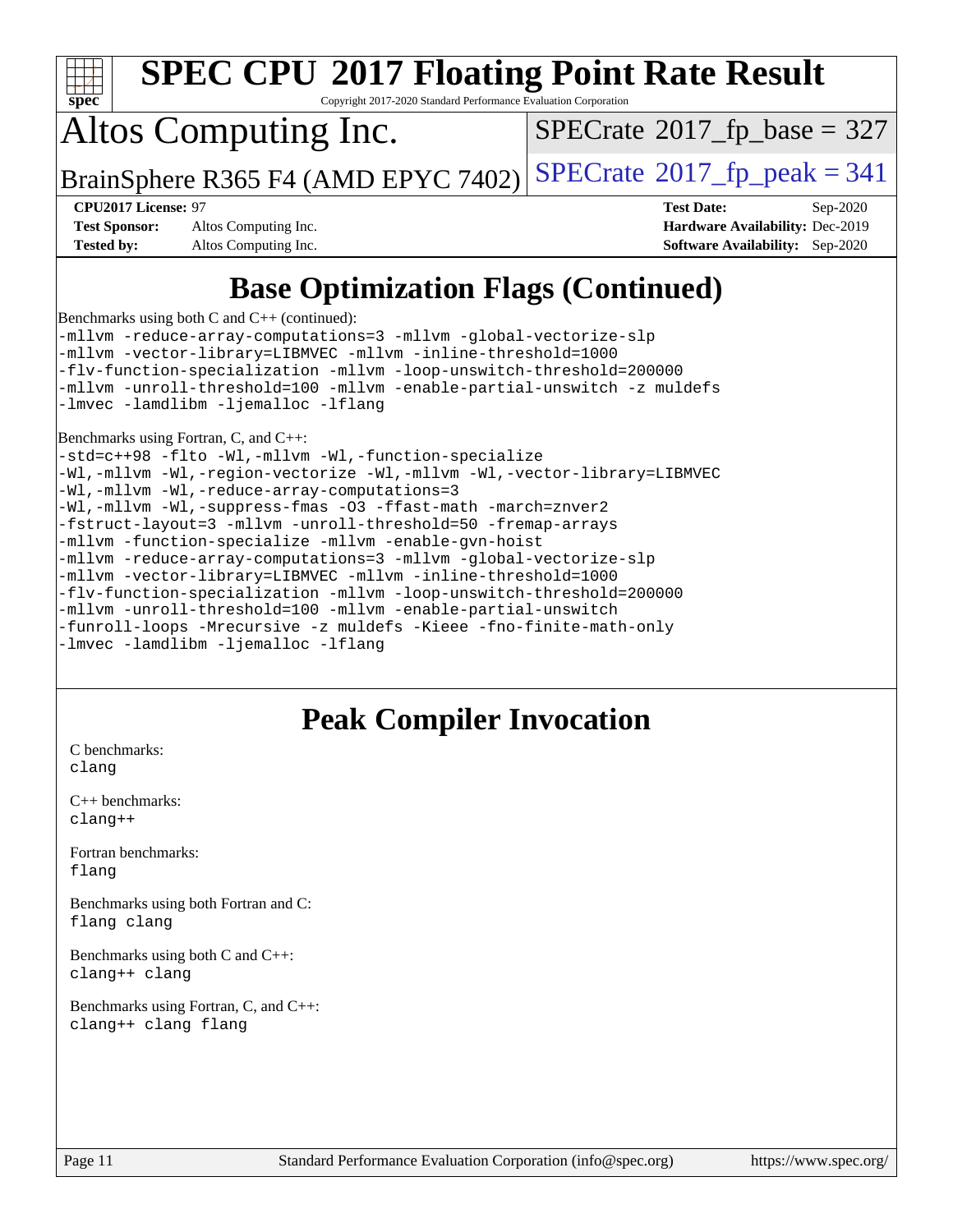

Copyright 2017-2020 Standard Performance Evaluation Corporation

## Altos Computing Inc.

 $SPECTate$ <sup>®</sup>[2017\\_fp\\_base =](http://www.spec.org/auto/cpu2017/Docs/result-fields.html#SPECrate2017fpbase) 327

BrainSphere R365 F4 (AMD EPYC 7402) [SPECrate](http://www.spec.org/auto/cpu2017/Docs/result-fields.html#SPECrate2017fppeak)®[2017\\_fp\\_peak = 3](http://www.spec.org/auto/cpu2017/Docs/result-fields.html#SPECrate2017fppeak)41

**[Test Sponsor:](http://www.spec.org/auto/cpu2017/Docs/result-fields.html#TestSponsor)** Altos Computing Inc. **[Hardware Availability:](http://www.spec.org/auto/cpu2017/Docs/result-fields.html#HardwareAvailability)** Dec-2019

**[CPU2017 License:](http://www.spec.org/auto/cpu2017/Docs/result-fields.html#CPU2017License)** 97 **[Test Date:](http://www.spec.org/auto/cpu2017/Docs/result-fields.html#TestDate)** Sep-2020 **[Tested by:](http://www.spec.org/auto/cpu2017/Docs/result-fields.html#Testedby)** Altos Computing Inc. **[Software Availability:](http://www.spec.org/auto/cpu2017/Docs/result-fields.html#SoftwareAvailability)** Sep-2020

### **[Peak Portability Flags](http://www.spec.org/auto/cpu2017/Docs/result-fields.html#PeakPortabilityFlags)**

Same as Base Portability Flags

### **[Peak Optimization Flags](http://www.spec.org/auto/cpu2017/Docs/result-fields.html#PeakOptimizationFlags)**

[C benchmarks](http://www.spec.org/auto/cpu2017/Docs/result-fields.html#Cbenchmarks):

```
-flto -Wl,-mllvm -Wl,-function-specialize
-Wl,-mllvm -Wl,-region-vectorize -Wl,-mllvm -Wl,-vector-library=LIBMVEC
-Wl,-mllvm -Wl,-reduce-array-computations=3 -Ofast -march=znver2
-mno-sse4a -fstruct-layout=5 -mllvm -vectorize-memory-aggressively
-mllvm -function-specialize -mllvm -enable-gvn-hoist
-mllvm -unroll-threshold=50 -fremap-arrays
-mllvm -vector-library=LIBMVEC -mllvm -reduce-array-computations=3
-mllvm -global-vectorize-slp -mllvm -inline-threshold=1000
-flv-function-specialization -lmvec -lamdlibm -ljemalloc -lflang
```
[C++ benchmarks:](http://www.spec.org/auto/cpu2017/Docs/result-fields.html#CXXbenchmarks)

```
 508.namd_r: -std=c++98 -flto -Wl,-mllvm -Wl,-function-specialize
-Wl,-mllvm -Wl,-region-vectorize
-Wl,-mllvm -Wl,-vector-library=LIBMVEC
-Wl,-mllvm -Wl,-reduce-array-computations=3 -Ofast
-march=znver2 -flv-function-specialization
-mllvm -unroll-threshold=100
-mllvm -enable-partial-unswitch
-mllvm -loop-unswitch-threshold=200000
-mllvm -vector-library=LIBMVEC
-mllvm -inline-threshold=1000 -lmvec -lamdlibm -ljemalloc
-lflang
 510.parest_r: -std=c++98 -flto -Wl,-mllvm -Wl,-function-specialize
-Wl,-mllvm -Wl,-region-vectorize
-Wl,-mllvm -Wl,-vector-library=LIBMVEC
-Wl,-mllvm -Wl,-reduce-array-computations=3
-Wl,-mllvm -Wl,-suppress-fmas -Ofast -march=znver2
-flv-function-specialization -mllvm -unroll-threshold=100
-mllvm -enable-partial-unswitch
-mllvm -loop-unswitch-threshold=200000
-mllvm -vector-library=LIBMVEC
-mllvm -inline-threshold=1000 -lmvec -lamdlibm -ljemalloc
-lflang
```
[Fortran benchmarks](http://www.spec.org/auto/cpu2017/Docs/result-fields.html#Fortranbenchmarks):

**(Continued on next page)**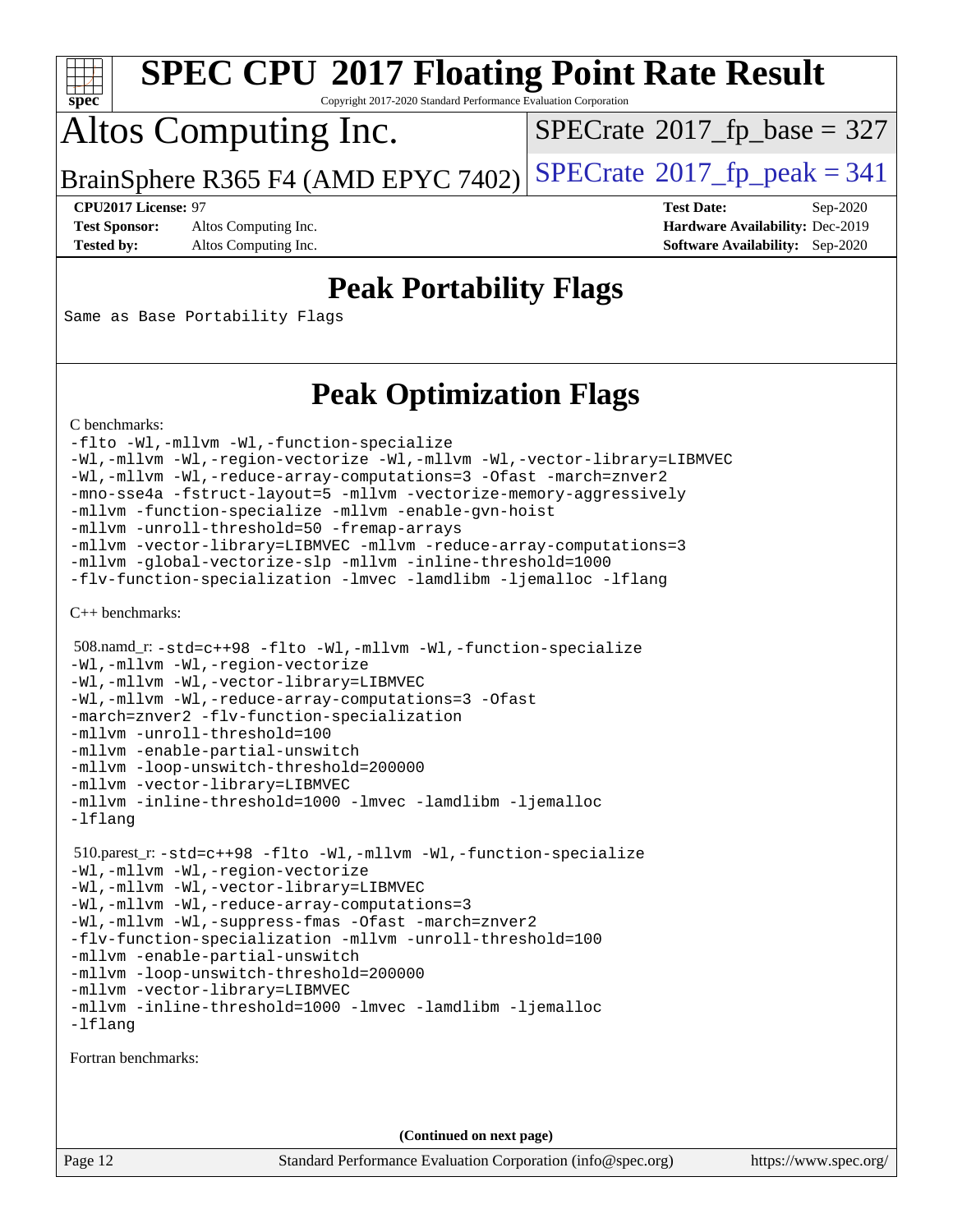

Copyright 2017-2020 Standard Performance Evaluation Corporation

## Altos Computing Inc.

 $SPECTate$ <sup>®</sup>[2017\\_fp\\_base =](http://www.spec.org/auto/cpu2017/Docs/result-fields.html#SPECrate2017fpbase) 327

BrainSphere R365 F4 (AMD EPYC 7402) [SPECrate](http://www.spec.org/auto/cpu2017/Docs/result-fields.html#SPECrate2017fppeak)®[2017\\_fp\\_peak = 3](http://www.spec.org/auto/cpu2017/Docs/result-fields.html#SPECrate2017fppeak)41

**[Test Sponsor:](http://www.spec.org/auto/cpu2017/Docs/result-fields.html#TestSponsor)** Altos Computing Inc. **[Hardware Availability:](http://www.spec.org/auto/cpu2017/Docs/result-fields.html#HardwareAvailability)** Dec-2019 **[Tested by:](http://www.spec.org/auto/cpu2017/Docs/result-fields.html#Testedby)** Altos Computing Inc. **[Software Availability:](http://www.spec.org/auto/cpu2017/Docs/result-fields.html#SoftwareAvailability)** Sep-2020

**[CPU2017 License:](http://www.spec.org/auto/cpu2017/Docs/result-fields.html#CPU2017License)** 97 **[Test Date:](http://www.spec.org/auto/cpu2017/Docs/result-fields.html#TestDate)** Sep-2020

### **[Peak Optimization Flags \(Continued\)](http://www.spec.org/auto/cpu2017/Docs/result-fields.html#PeakOptimizationFlags)**

Page 13 Standard Performance Evaluation Corporation [\(info@spec.org\)](mailto:info@spec.org) <https://www.spec.org/> 503.bwaves\_r: [-flto](http://www.spec.org/cpu2017/results/res2020q4/cpu2017-20201012-24191.flags.html#user_peakFOPTIMIZELDFLAGS503_bwaves_r_aocc-flto) [-Wl,-mllvm -Wl,-function-specialize](http://www.spec.org/cpu2017/results/res2020q4/cpu2017-20201012-24191.flags.html#user_peakLDFLAGS503_bwaves_r_F-function-specialize_7e7e661e57922243ee67c9a1251cb8910e607325179a0ce7f2884e09a6f5d4a5ef0ae4f37e8a2a11c95fc48e931f06dc2b6016f14b511fcb441e048bef1b065a) [-Wl,-mllvm -Wl,-region-vectorize](http://www.spec.org/cpu2017/results/res2020q4/cpu2017-20201012-24191.flags.html#user_peakLDFLAGS503_bwaves_r_F-region-vectorize_fb6c6b5aa293c88efc6c7c2b52b20755e943585b1fe8658c35afef78727fff56e1a56891413c30e36b8e2a6f9a71126986319243e80eb6110b78b288f533c52b) [-Wl,-mllvm -Wl,-vector-library=LIBMVEC](http://www.spec.org/cpu2017/results/res2020q4/cpu2017-20201012-24191.flags.html#user_peakLDFLAGS503_bwaves_r_F-use-vector-library_0a14b27fae317f283640384a31f7bfcc2bd4c1d0b5cfc618a3a430800c9b20217b00f61303eff223a3251b4f06ffbc9739dc5296db9d1fbb9ad24a3939d86d66) [-Wl,-mllvm -Wl,-reduce-array-computations=3](http://www.spec.org/cpu2017/results/res2020q4/cpu2017-20201012-24191.flags.html#user_peakLDFLAGS503_bwaves_r_F-reduce-array-computations_b882aefe7a5dda4e33149f6299762b9a720dace3e498e13756f4c04e5a19edf5315c1f3993de2e61ec41e8c206231f84e05da7040e1bb5d69ba27d10a12507e4) [-O3](http://www.spec.org/cpu2017/results/res2020q4/cpu2017-20201012-24191.flags.html#user_peakFOPTIMIZE503_bwaves_r_F-O3) [-march=znver2](http://www.spec.org/cpu2017/results/res2020q4/cpu2017-20201012-24191.flags.html#user_peakFOPTIMIZE503_bwaves_r_aocc-march_3e2e19cff2eeef60c5d90b059483627c9ea47eca6d66670dbd53f9185f6439e27eb5e104cf773e9e8ab18c8842ce63e461a3e948d0214bd567ef3ade411bf467) [-funroll-loops](http://www.spec.org/cpu2017/results/res2020q4/cpu2017-20201012-24191.flags.html#user_peakFOPTIMIZE503_bwaves_r_aocc-unroll-loops) [-Mrecursive](http://www.spec.org/cpu2017/results/res2020q4/cpu2017-20201012-24191.flags.html#user_peakFOPTIMIZE503_bwaves_r_F-mrecursive_20a145d63f12d5750a899e17d4450b5b8b40330a9bb4af13688ca650e6fb30857bbbe44fb35cdbb895df6e5b2769de0a0d7659f51ff17acfbef6febafec4023f) [-mllvm -vector-library=LIBMVEC](http://www.spec.org/cpu2017/results/res2020q4/cpu2017-20201012-24191.flags.html#user_peakFOPTIMIZE503_bwaves_r_F-use-vector-library_e584e20b4f7ec96aa109254b65d8e01d864f3d68580371b9d93ed7c338191d4cfce20c3c864632264effc6bbe4c7c38153d02096a342ee92501c4a53204a7871) [-Kieee](http://www.spec.org/cpu2017/results/res2020q4/cpu2017-20201012-24191.flags.html#user_peakEXTRA_FFLAGS503_bwaves_r_F-kieee) [-fno-finite-math-only](http://www.spec.org/cpu2017/results/res2020q4/cpu2017-20201012-24191.flags.html#user_peakEXTRA_FFLAGS503_bwaves_r_aocc-fno-finite-math-only) [-lmvec](http://www.spec.org/cpu2017/results/res2020q4/cpu2017-20201012-24191.flags.html#user_peakEXTRA_FLIBSEXTRA_LIBS503_bwaves_r_F-lmvec) [-lamdlibm](http://www.spec.org/cpu2017/results/res2020q4/cpu2017-20201012-24191.flags.html#user_peakEXTRA_FLIBSEXTRA_LIBS503_bwaves_r_F-lamdlibm) [-ljemalloc](http://www.spec.org/cpu2017/results/res2020q4/cpu2017-20201012-24191.flags.html#user_peakEXTRA_LIBS503_bwaves_r_jemalloc-lib) [-lflang](http://www.spec.org/cpu2017/results/res2020q4/cpu2017-20201012-24191.flags.html#user_peakEXTRA_LIBS503_bwaves_r_F-lflang) 549.fotonik3d\_r: Same as 503.bwaves\_r 554.roms\_r: [-flto](http://www.spec.org/cpu2017/results/res2020q4/cpu2017-20201012-24191.flags.html#user_peakFOPTIMIZELDFLAGS554_roms_r_aocc-flto) [-Wl,-mllvm -Wl,-function-specialize](http://www.spec.org/cpu2017/results/res2020q4/cpu2017-20201012-24191.flags.html#user_peakLDFLAGS554_roms_r_F-function-specialize_7e7e661e57922243ee67c9a1251cb8910e607325179a0ce7f2884e09a6f5d4a5ef0ae4f37e8a2a11c95fc48e931f06dc2b6016f14b511fcb441e048bef1b065a) [-Wl,-mllvm -Wl,-region-vectorize](http://www.spec.org/cpu2017/results/res2020q4/cpu2017-20201012-24191.flags.html#user_peakLDFLAGS554_roms_r_F-region-vectorize_fb6c6b5aa293c88efc6c7c2b52b20755e943585b1fe8658c35afef78727fff56e1a56891413c30e36b8e2a6f9a71126986319243e80eb6110b78b288f533c52b) [-Wl,-mllvm -Wl,-vector-library=LIBMVEC](http://www.spec.org/cpu2017/results/res2020q4/cpu2017-20201012-24191.flags.html#user_peakLDFLAGS554_roms_r_F-use-vector-library_0a14b27fae317f283640384a31f7bfcc2bd4c1d0b5cfc618a3a430800c9b20217b00f61303eff223a3251b4f06ffbc9739dc5296db9d1fbb9ad24a3939d86d66) [-Wl,-mllvm -Wl,-reduce-array-computations=3](http://www.spec.org/cpu2017/results/res2020q4/cpu2017-20201012-24191.flags.html#user_peakLDFLAGS554_roms_r_F-reduce-array-computations_b882aefe7a5dda4e33149f6299762b9a720dace3e498e13756f4c04e5a19edf5315c1f3993de2e61ec41e8c206231f84e05da7040e1bb5d69ba27d10a12507e4) [-Wl,-mllvm -Wl,-enable-X86-prefetching](http://www.spec.org/cpu2017/results/res2020q4/cpu2017-20201012-24191.flags.html#user_peakLDFFLAGS554_roms_r_F-enable-X86-prefetching_362de7b2f7f327d498ff3502bcaa6d8937de40fbbc59a600e539433e6b2cb9ea5e30d4a00c3465ce74a160670b5fcaffd57d10fdc90b0d7ee2c6f387a6bf1aee) [-O3](http://www.spec.org/cpu2017/results/res2020q4/cpu2017-20201012-24191.flags.html#user_peakFOPTIMIZE554_roms_r_F-O3) [-march=znver2](http://www.spec.org/cpu2017/results/res2020q4/cpu2017-20201012-24191.flags.html#user_peakFOPTIMIZE554_roms_r_aocc-march_3e2e19cff2eeef60c5d90b059483627c9ea47eca6d66670dbd53f9185f6439e27eb5e104cf773e9e8ab18c8842ce63e461a3e948d0214bd567ef3ade411bf467) [-funroll-loops](http://www.spec.org/cpu2017/results/res2020q4/cpu2017-20201012-24191.flags.html#user_peakFOPTIMIZE554_roms_r_aocc-unroll-loops) [-Mrecursive](http://www.spec.org/cpu2017/results/res2020q4/cpu2017-20201012-24191.flags.html#user_peakFOPTIMIZE554_roms_r_F-mrecursive_20a145d63f12d5750a899e17d4450b5b8b40330a9bb4af13688ca650e6fb30857bbbe44fb35cdbb895df6e5b2769de0a0d7659f51ff17acfbef6febafec4023f) [-mllvm -vector-library=LIBMVEC](http://www.spec.org/cpu2017/results/res2020q4/cpu2017-20201012-24191.flags.html#user_peakFOPTIMIZE554_roms_r_F-use-vector-library_e584e20b4f7ec96aa109254b65d8e01d864f3d68580371b9d93ed7c338191d4cfce20c3c864632264effc6bbe4c7c38153d02096a342ee92501c4a53204a7871) [-Kieee](http://www.spec.org/cpu2017/results/res2020q4/cpu2017-20201012-24191.flags.html#user_peakEXTRA_FFLAGS554_roms_r_F-kieee) [-fno-finite-math-only](http://www.spec.org/cpu2017/results/res2020q4/cpu2017-20201012-24191.flags.html#user_peakEXTRA_FFLAGS554_roms_r_aocc-fno-finite-math-only) [-lmvec](http://www.spec.org/cpu2017/results/res2020q4/cpu2017-20201012-24191.flags.html#user_peakEXTRA_FLIBSEXTRA_LIBS554_roms_r_F-lmvec) [-lamdlibm](http://www.spec.org/cpu2017/results/res2020q4/cpu2017-20201012-24191.flags.html#user_peakEXTRA_FLIBSEXTRA_LIBS554_roms_r_F-lamdlibm) [-ljemalloc](http://www.spec.org/cpu2017/results/res2020q4/cpu2017-20201012-24191.flags.html#user_peakEXTRA_LIBS554_roms_r_jemalloc-lib) [-lflang](http://www.spec.org/cpu2017/results/res2020q4/cpu2017-20201012-24191.flags.html#user_peakEXTRA_LIBS554_roms_r_F-lflang) [Benchmarks using both Fortran and C](http://www.spec.org/auto/cpu2017/Docs/result-fields.html#BenchmarksusingbothFortranandC): [-flto](http://www.spec.org/cpu2017/results/res2020q4/cpu2017-20201012-24191.flags.html#user_CC_FCpeak_aocc-flto) [-Wl,-mllvm -Wl,-function-specialize](http://www.spec.org/cpu2017/results/res2020q4/cpu2017-20201012-24191.flags.html#user_CC_FCpeak_F-function-specialize_7e7e661e57922243ee67c9a1251cb8910e607325179a0ce7f2884e09a6f5d4a5ef0ae4f37e8a2a11c95fc48e931f06dc2b6016f14b511fcb441e048bef1b065a) [-Wl,-mllvm -Wl,-region-vectorize](http://www.spec.org/cpu2017/results/res2020q4/cpu2017-20201012-24191.flags.html#user_CC_FCpeak_F-region-vectorize_fb6c6b5aa293c88efc6c7c2b52b20755e943585b1fe8658c35afef78727fff56e1a56891413c30e36b8e2a6f9a71126986319243e80eb6110b78b288f533c52b) [-Wl,-mllvm -Wl,-vector-library=LIBMVEC](http://www.spec.org/cpu2017/results/res2020q4/cpu2017-20201012-24191.flags.html#user_CC_FCpeak_F-use-vector-library_0a14b27fae317f283640384a31f7bfcc2bd4c1d0b5cfc618a3a430800c9b20217b00f61303eff223a3251b4f06ffbc9739dc5296db9d1fbb9ad24a3939d86d66) [-Wl,-mllvm -Wl,-reduce-array-computations=3](http://www.spec.org/cpu2017/results/res2020q4/cpu2017-20201012-24191.flags.html#user_CC_FCpeak_F-reduce-array-computations_b882aefe7a5dda4e33149f6299762b9a720dace3e498e13756f4c04e5a19edf5315c1f3993de2e61ec41e8c206231f84e05da7040e1bb5d69ba27d10a12507e4) [-Ofast](http://www.spec.org/cpu2017/results/res2020q4/cpu2017-20201012-24191.flags.html#user_CC_FCpeak_aocc-Ofast) [-march=znver2](http://www.spec.org/cpu2017/results/res2020q4/cpu2017-20201012-24191.flags.html#user_CC_FCpeak_aocc-march_3e2e19cff2eeef60c5d90b059483627c9ea47eca6d66670dbd53f9185f6439e27eb5e104cf773e9e8ab18c8842ce63e461a3e948d0214bd567ef3ade411bf467) [-mno-sse4a](http://www.spec.org/cpu2017/results/res2020q4/cpu2017-20201012-24191.flags.html#user_CC_FCpeak_F-mno-sse4a) [-fstruct-layout=5](http://www.spec.org/cpu2017/results/res2020q4/cpu2017-20201012-24191.flags.html#user_CC_FCpeak_F-struct-layout_0de9d3561e9f54a54e0843cce081bd13a08ab3e9a82696f3346606c2e11360c37113781019b02fa128d9f650e68f1ffd209bab5c3a026c1ad23e4e7f60646b23) [-mllvm -vectorize-memory-aggressively](http://www.spec.org/cpu2017/results/res2020q4/cpu2017-20201012-24191.flags.html#user_CC_FCpeak_F-vectorize-memory-aggressively_24b72a4417f50ade9e698c5b3bed87ab456cc6fc8ec6439480cb84f36ad6a3975af6e87206dea402e3871a1464ff3d60bc798e0250f330177ba629a260df1857) [-mllvm -function-specialize](http://www.spec.org/cpu2017/results/res2020q4/cpu2017-20201012-24191.flags.html#user_CC_FCpeak_F-function-specialize_233b3bdba86027f1b094368157e481c5bc59f40286dc25bfadc1858dcd5745c24fd30d5f188710db7fea399bcc9f44a80b3ce3aacc70a8870250c3ae5e1f35b8) [-mllvm -enable-gvn-hoist](http://www.spec.org/cpu2017/results/res2020q4/cpu2017-20201012-24191.flags.html#user_CC_FCpeak_F-enable-gvn-hoist_e5856354646dd6ca1333a0ad99b817e4cf8932b91b82809fd8fd47ceff7b22a89eba5c98fd3e3fa5200368fd772cec3dd56abc3c8f7b655a71b9f9848dddedd5) [-mllvm -unroll-threshold=50](http://www.spec.org/cpu2017/results/res2020q4/cpu2017-20201012-24191.flags.html#user_CC_FCpeak_F-unroll-threshold_458874500b2c105d6d5cb4d7a611c40e2b16e9e3d26b355fea72d644c3673b4de4b3932662f0ed3dbec75c491a13da2d2ca81180bd779dc531083ef1e1e549dc) [-fremap-arrays](http://www.spec.org/cpu2017/results/res2020q4/cpu2017-20201012-24191.flags.html#user_CC_FCpeak_F-fremap-arrays) [-mllvm -vector-library=LIBMVEC](http://www.spec.org/cpu2017/results/res2020q4/cpu2017-20201012-24191.flags.html#user_CC_FCpeak_F-use-vector-library_e584e20b4f7ec96aa109254b65d8e01d864f3d68580371b9d93ed7c338191d4cfce20c3c864632264effc6bbe4c7c38153d02096a342ee92501c4a53204a7871) [-mllvm -reduce-array-computations=3](http://www.spec.org/cpu2017/results/res2020q4/cpu2017-20201012-24191.flags.html#user_CC_FCpeak_F-reduce-array-computations_aceadb8604558b566e0e3a0d7a3c1533923dd1fa0889614e16288028922629a28d5695c24d3b3be4306b1e311c54317dfffe3a2e57fbcaabc737a1798de39145) [-mllvm -global-vectorize-slp](http://www.spec.org/cpu2017/results/res2020q4/cpu2017-20201012-24191.flags.html#user_CC_FCpeak_F-global-vectorize-slp_a3935e8627af4ced727033b1ffd4db27f4d541a363d28d82bf4c2925fb3a0fd4115d6e42d13a2829f9e024d6608eb67a85cb49770f2da5c5ac8dbc737afad603) [-mllvm -inline-threshold=1000](http://www.spec.org/cpu2017/results/res2020q4/cpu2017-20201012-24191.flags.html#user_CC_FCpeak_dragonegg-llvm-inline-threshold_b7832241b0a6397e4ecdbaf0eb7defdc10f885c2a282fa3240fdc99844d543fda39cf8a4a9dccf68cf19b5438ac3b455264f478df15da0f4988afa40d8243bab) [-flv-function-specialization](http://www.spec.org/cpu2017/results/res2020q4/cpu2017-20201012-24191.flags.html#user_CC_FCpeak_F-flv-function-specialization) [-O3](http://www.spec.org/cpu2017/results/res2020q4/cpu2017-20201012-24191.flags.html#user_CC_FCpeak_F-O3) [-funroll-loops](http://www.spec.org/cpu2017/results/res2020q4/cpu2017-20201012-24191.flags.html#user_CC_FCpeak_aocc-unroll-loops) [-Mrecursive](http://www.spec.org/cpu2017/results/res2020q4/cpu2017-20201012-24191.flags.html#user_CC_FCpeak_F-mrecursive_20a145d63f12d5750a899e17d4450b5b8b40330a9bb4af13688ca650e6fb30857bbbe44fb35cdbb895df6e5b2769de0a0d7659f51ff17acfbef6febafec4023f) [-Kieee](http://www.spec.org/cpu2017/results/res2020q4/cpu2017-20201012-24191.flags.html#user_CC_FCpeak_F-kieee) [-fno-finite-math-only](http://www.spec.org/cpu2017/results/res2020q4/cpu2017-20201012-24191.flags.html#user_CC_FCpeak_aocc-fno-finite-math-only) [-lmvec](http://www.spec.org/cpu2017/results/res2020q4/cpu2017-20201012-24191.flags.html#user_CC_FCpeak_F-lmvec) [-lamdlibm](http://www.spec.org/cpu2017/results/res2020q4/cpu2017-20201012-24191.flags.html#user_CC_FCpeak_F-lamdlibm) [-ljemalloc](http://www.spec.org/cpu2017/results/res2020q4/cpu2017-20201012-24191.flags.html#user_CC_FCpeak_jemalloc-lib) [-lflang](http://www.spec.org/cpu2017/results/res2020q4/cpu2017-20201012-24191.flags.html#user_CC_FCpeak_F-lflang) [Benchmarks using both C and C++](http://www.spec.org/auto/cpu2017/Docs/result-fields.html#BenchmarksusingbothCandCXX): 511.povray\_r: [-std=c++98](http://www.spec.org/cpu2017/results/res2020q4/cpu2017-20201012-24191.flags.html#user_peakCXXLD511_povray_r_std-cpp) [-flto](http://www.spec.org/cpu2017/results/res2020q4/cpu2017-20201012-24191.flags.html#user_peakCOPTIMIZECXXOPTIMIZELDFLAGS511_povray_r_aocc-flto) [-Wl,-mllvm -Wl,-function-specialize](http://www.spec.org/cpu2017/results/res2020q4/cpu2017-20201012-24191.flags.html#user_peakLDFLAGS511_povray_r_F-function-specialize_7e7e661e57922243ee67c9a1251cb8910e607325179a0ce7f2884e09a6f5d4a5ef0ae4f37e8a2a11c95fc48e931f06dc2b6016f14b511fcb441e048bef1b065a) [-Wl,-mllvm -Wl,-region-vectorize](http://www.spec.org/cpu2017/results/res2020q4/cpu2017-20201012-24191.flags.html#user_peakLDFLAGS511_povray_r_F-region-vectorize_fb6c6b5aa293c88efc6c7c2b52b20755e943585b1fe8658c35afef78727fff56e1a56891413c30e36b8e2a6f9a71126986319243e80eb6110b78b288f533c52b) [-Wl,-mllvm -Wl,-vector-library=LIBMVEC](http://www.spec.org/cpu2017/results/res2020q4/cpu2017-20201012-24191.flags.html#user_peakLDFLAGS511_povray_r_F-use-vector-library_0a14b27fae317f283640384a31f7bfcc2bd4c1d0b5cfc618a3a430800c9b20217b00f61303eff223a3251b4f06ffbc9739dc5296db9d1fbb9ad24a3939d86d66) [-Wl,-mllvm -Wl,-reduce-array-computations=3](http://www.spec.org/cpu2017/results/res2020q4/cpu2017-20201012-24191.flags.html#user_peakLDFLAGS511_povray_r_F-reduce-array-computations_b882aefe7a5dda4e33149f6299762b9a720dace3e498e13756f4c04e5a19edf5315c1f3993de2e61ec41e8c206231f84e05da7040e1bb5d69ba27d10a12507e4) [-Wl,-mllvm -Wl,-x86-use-vzeroupper=false](http://www.spec.org/cpu2017/results/res2020q4/cpu2017-20201012-24191.flags.html#user_peakLDCXXFLAGS511_povray_r_F-no-vzeroupper_f792211b0552b0142c11cf651c85f88d7eca3e3e6d4ab29ab8b0b7be9c7d83df7aebb846b5dded1424ec84d39acb59d058815f97bc3ae9de4ba00ee4e2945c83) [-Ofast](http://www.spec.org/cpu2017/results/res2020q4/cpu2017-20201012-24191.flags.html#user_peakCOPTIMIZECXXOPTIMIZE511_povray_r_aocc-Ofast) [-march=znver2](http://www.spec.org/cpu2017/results/res2020q4/cpu2017-20201012-24191.flags.html#user_peakCOPTIMIZECXXOPTIMIZE511_povray_r_aocc-march_3e2e19cff2eeef60c5d90b059483627c9ea47eca6d66670dbd53f9185f6439e27eb5e104cf773e9e8ab18c8842ce63e461a3e948d0214bd567ef3ade411bf467) [-mno-sse4a](http://www.spec.org/cpu2017/results/res2020q4/cpu2017-20201012-24191.flags.html#user_peakCOPTIMIZE511_povray_r_F-mno-sse4a) [-fstruct-layout=5](http://www.spec.org/cpu2017/results/res2020q4/cpu2017-20201012-24191.flags.html#user_peakCOPTIMIZE511_povray_r_F-struct-layout_0de9d3561e9f54a54e0843cce081bd13a08ab3e9a82696f3346606c2e11360c37113781019b02fa128d9f650e68f1ffd209bab5c3a026c1ad23e4e7f60646b23) [-mllvm -vectorize-memory-aggressively](http://www.spec.org/cpu2017/results/res2020q4/cpu2017-20201012-24191.flags.html#user_peakCOPTIMIZE511_povray_r_F-vectorize-memory-aggressively_24b72a4417f50ade9e698c5b3bed87ab456cc6fc8ec6439480cb84f36ad6a3975af6e87206dea402e3871a1464ff3d60bc798e0250f330177ba629a260df1857) [-mllvm -function-specialize](http://www.spec.org/cpu2017/results/res2020q4/cpu2017-20201012-24191.flags.html#user_peakCOPTIMIZE511_povray_r_F-function-specialize_233b3bdba86027f1b094368157e481c5bc59f40286dc25bfadc1858dcd5745c24fd30d5f188710db7fea399bcc9f44a80b3ce3aacc70a8870250c3ae5e1f35b8) [-mllvm -enable-gvn-hoist](http://www.spec.org/cpu2017/results/res2020q4/cpu2017-20201012-24191.flags.html#user_peakCOPTIMIZE511_povray_r_F-enable-gvn-hoist_e5856354646dd6ca1333a0ad99b817e4cf8932b91b82809fd8fd47ceff7b22a89eba5c98fd3e3fa5200368fd772cec3dd56abc3c8f7b655a71b9f9848dddedd5) [-mllvm -unroll-threshold=50](http://www.spec.org/cpu2017/results/res2020q4/cpu2017-20201012-24191.flags.html#user_peakCOPTIMIZE511_povray_r_F-unroll-threshold_458874500b2c105d6d5cb4d7a611c40e2b16e9e3d26b355fea72d644c3673b4de4b3932662f0ed3dbec75c491a13da2d2ca81180bd779dc531083ef1e1e549dc) [-fremap-arrays](http://www.spec.org/cpu2017/results/res2020q4/cpu2017-20201012-24191.flags.html#user_peakCOPTIMIZE511_povray_r_F-fremap-arrays) [-mllvm -vector-library=LIBMVEC](http://www.spec.org/cpu2017/results/res2020q4/cpu2017-20201012-24191.flags.html#user_peakCOPTIMIZECXXOPTIMIZE511_povray_r_F-use-vector-library_e584e20b4f7ec96aa109254b65d8e01d864f3d68580371b9d93ed7c338191d4cfce20c3c864632264effc6bbe4c7c38153d02096a342ee92501c4a53204a7871) [-mllvm -reduce-array-computations=3](http://www.spec.org/cpu2017/results/res2020q4/cpu2017-20201012-24191.flags.html#user_peakCOPTIMIZE511_povray_r_F-reduce-array-computations_aceadb8604558b566e0e3a0d7a3c1533923dd1fa0889614e16288028922629a28d5695c24d3b3be4306b1e311c54317dfffe3a2e57fbcaabc737a1798de39145) [-mllvm -global-vectorize-slp](http://www.spec.org/cpu2017/results/res2020q4/cpu2017-20201012-24191.flags.html#user_peakCOPTIMIZE511_povray_r_F-global-vectorize-slp_a3935e8627af4ced727033b1ffd4db27f4d541a363d28d82bf4c2925fb3a0fd4115d6e42d13a2829f9e024d6608eb67a85cb49770f2da5c5ac8dbc737afad603) [-mllvm -inline-threshold=1000](http://www.spec.org/cpu2017/results/res2020q4/cpu2017-20201012-24191.flags.html#user_peakCOPTIMIZECXXOPTIMIZE511_povray_r_dragonegg-llvm-inline-threshold_b7832241b0a6397e4ecdbaf0eb7defdc10f885c2a282fa3240fdc99844d543fda39cf8a4a9dccf68cf19b5438ac3b455264f478df15da0f4988afa40d8243bab) **(Continued on next page)**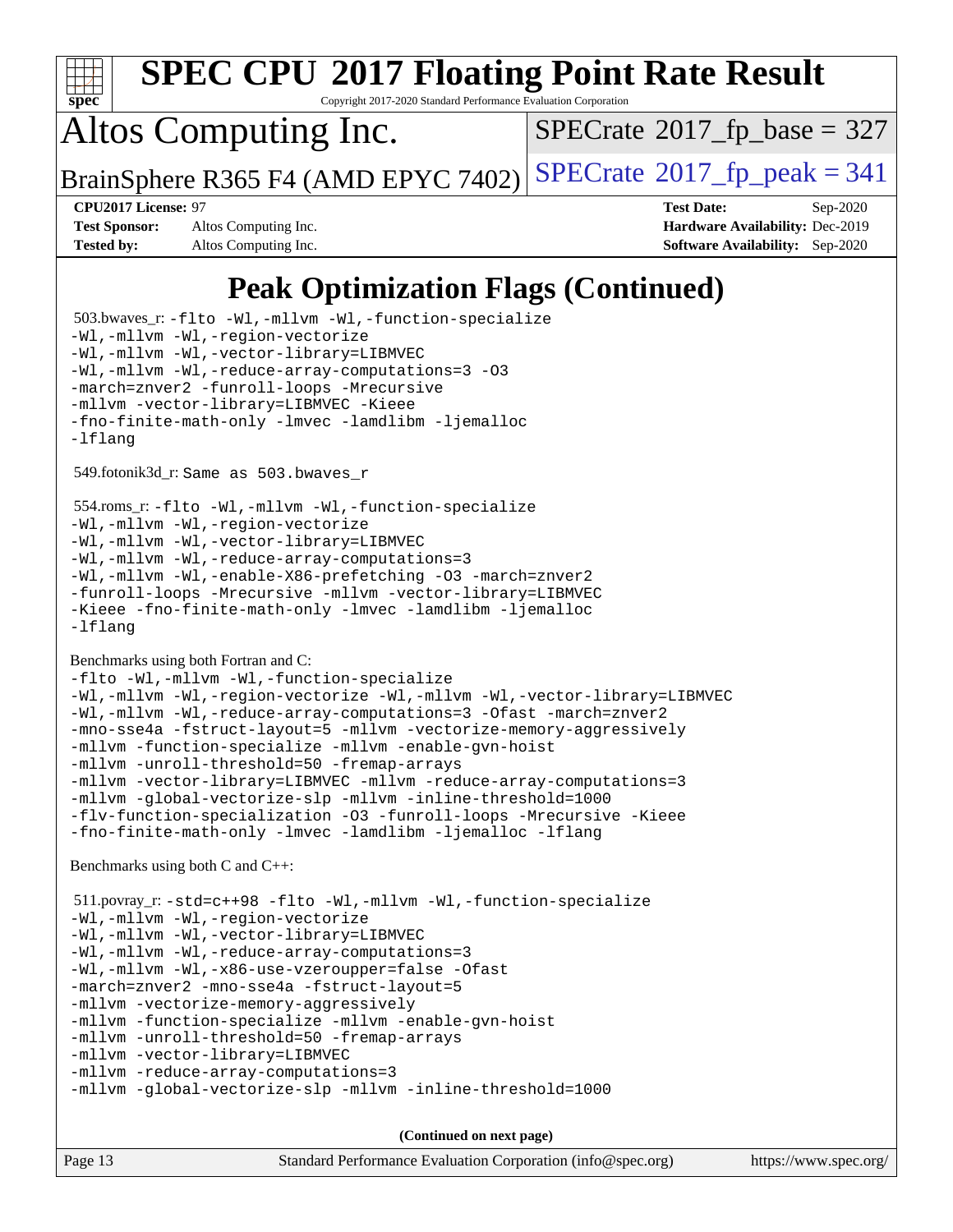

Page 14 Standard Performance Evaluation Corporation [\(info@spec.org\)](mailto:info@spec.org) <https://www.spec.org/>